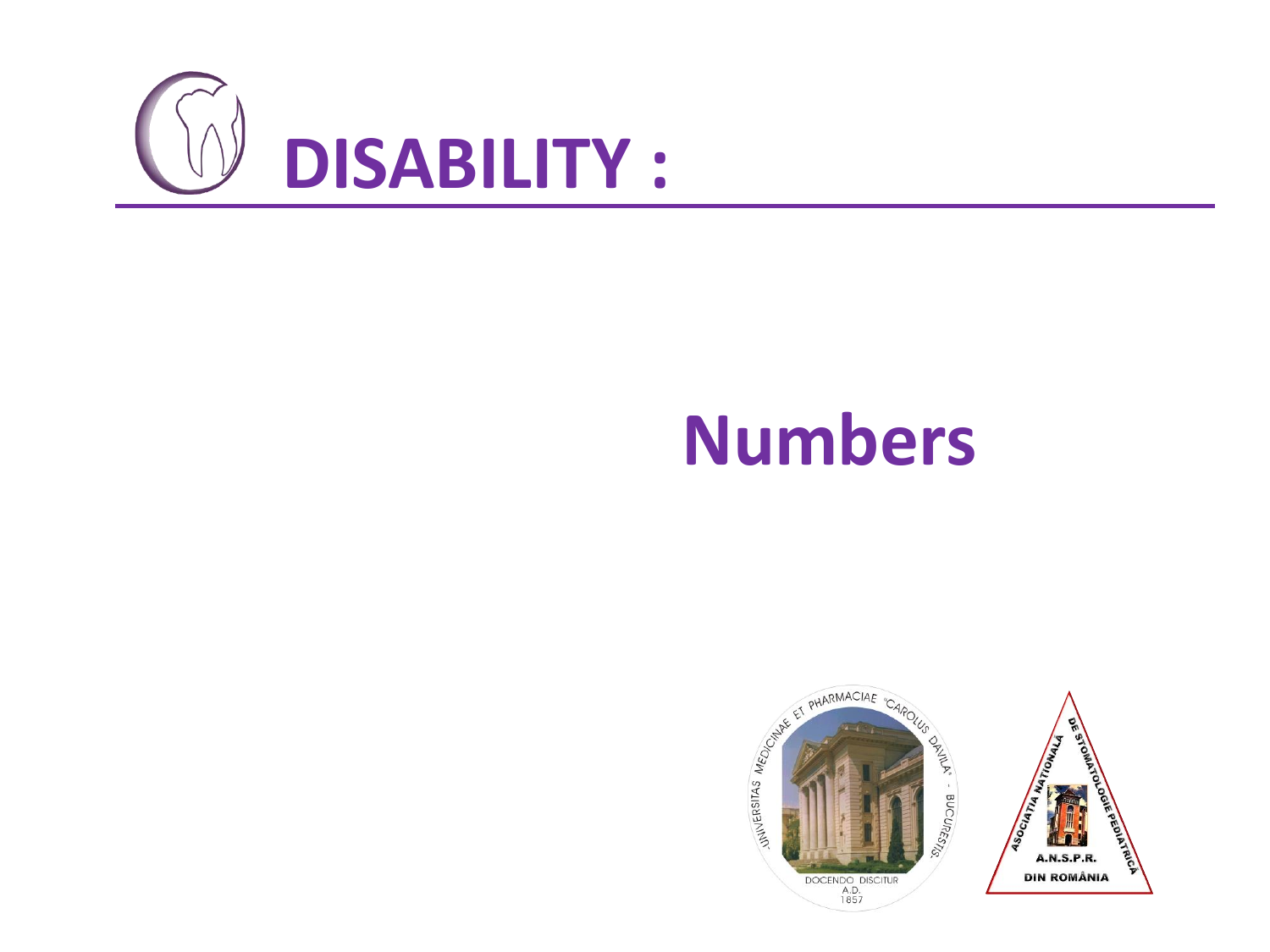

## **WORLD REPORT ON DISABILITY**





- > 1 billion people (about 15% of the world' population) live with some form of disability , of whom 2-4% experience significant difficulties in functioning.
- Children aged 0-14 years with moderate to severe disability  $-$ 93 million (5.1%) %), with 13 million (0.7%) children experiencing severe difficulties.

[Source: https://www.who.int/disabilities/world\\_report/2011/report.pdf](about:blank)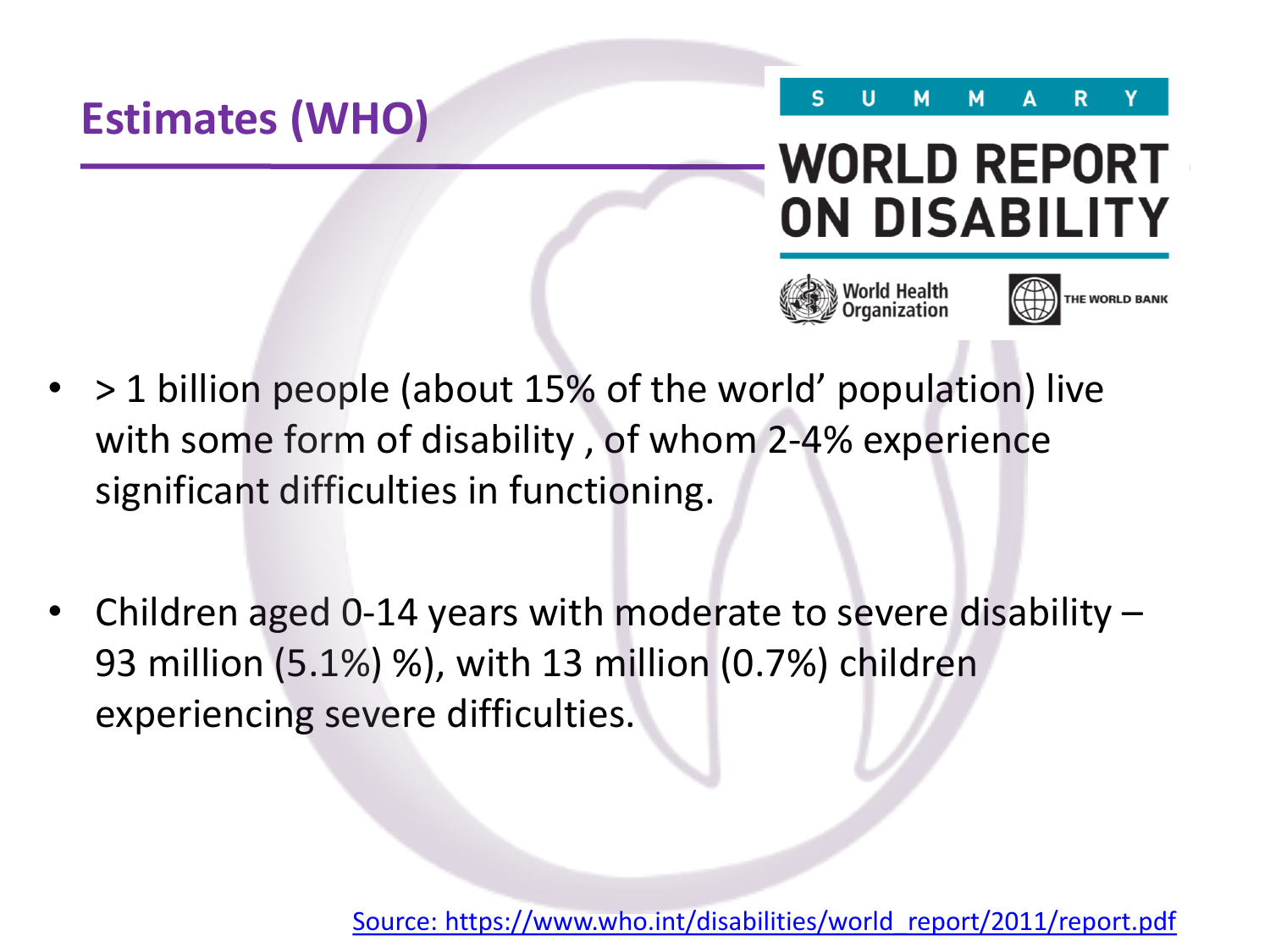#### UNICEF : > 93 million children with disabilities in the world

- $\triangleright$  often likely to be among the poorest members of the population.
- ➢less likely to attend school, access medical services, or have their voices heard in society.
- ➢higher risk of physical abuse
- ➢often excluded from receiving proper nutrition or humanitarian assistance in emergencies.

source: [https://www.unicef.org/disabilities/](about:blank) (as accessed on 07/19/2020)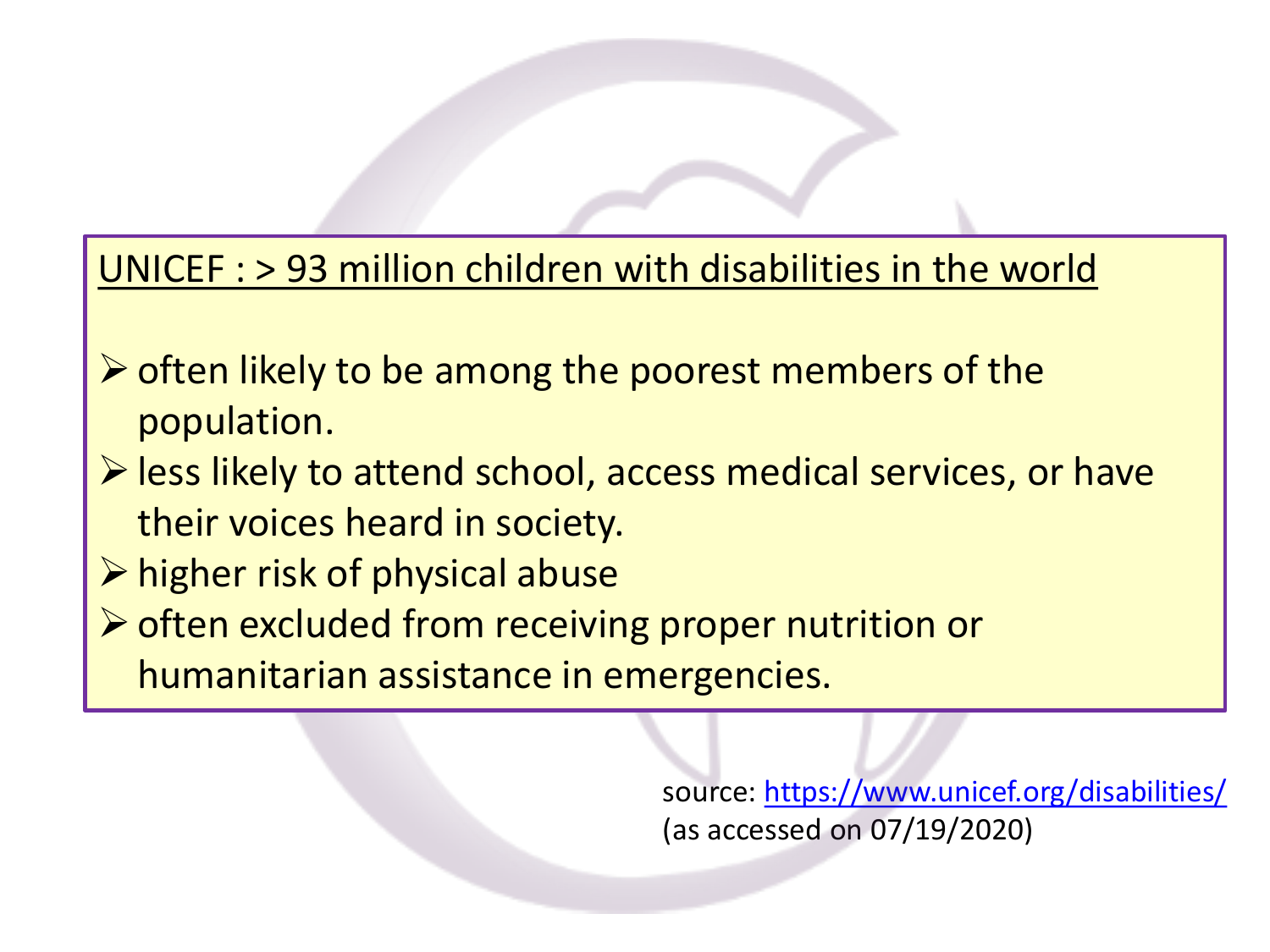### **Children with disabilities**

- *UNICEF, 2005*: estimated the number of children with disabilities under age 18 at 150 million (*The state of the world's children 2006: excluded and invisible*. New York, United Nations Children's Fund, 2005).
- *Maulik & Darmstadt, 2007*: in low- and middle-income countries child disability prevalence range from 0.4% to 12.7%.
- *Hartley & Newton, 2009*: in low-income countries there are problems in identifying and characterizing disability as a result of the lack of cultural and language-specific tools for assessment. This suggests that children with disabilities are not being identified or receiving needed services.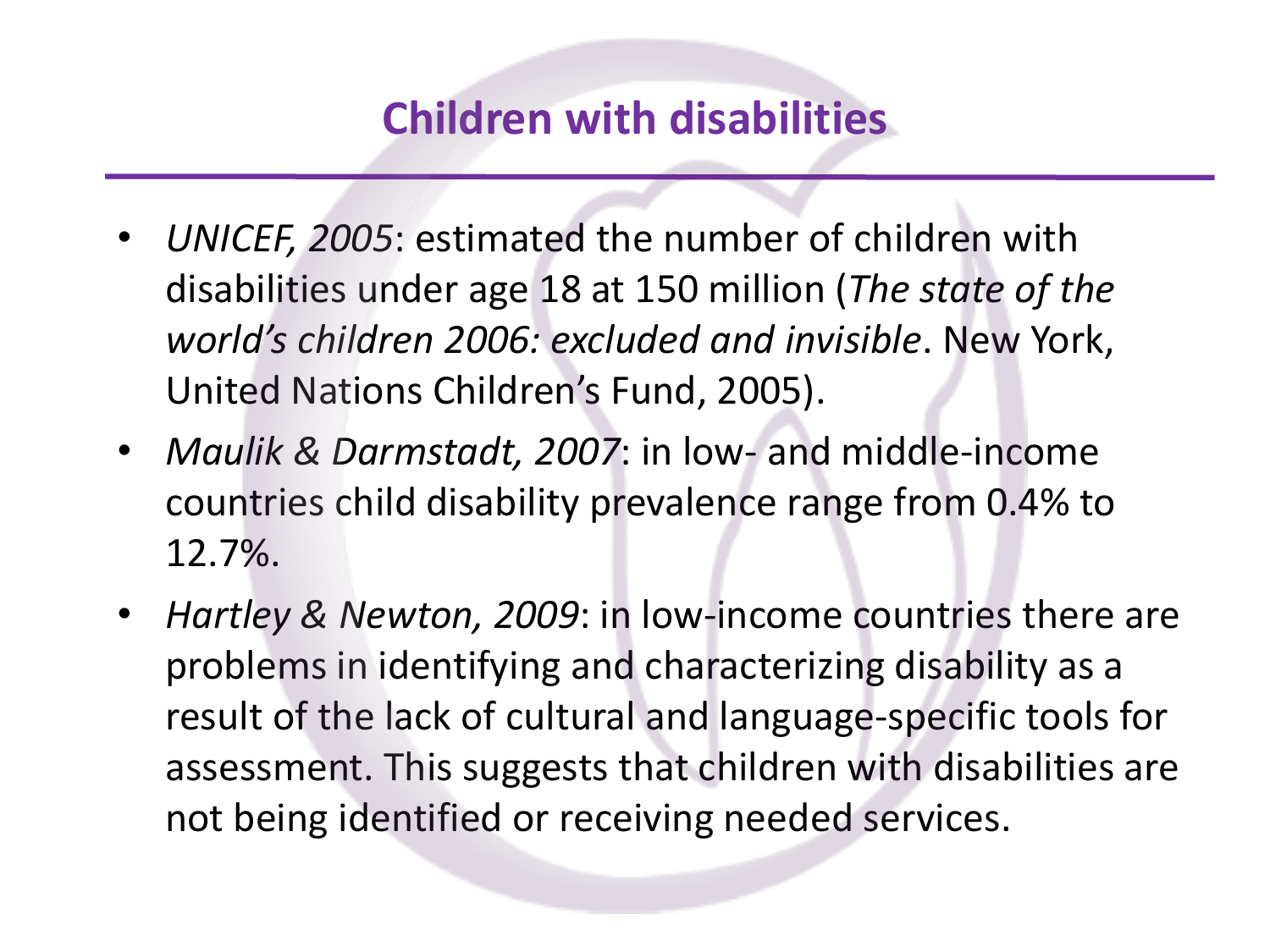### **Children with disabilities**

- Even in countries with high primary school enrolment rates many children with disabilities do not attend school.
- In 2002 the enrolment rates of disabled children between the ages of 7 and 15 years were 81% in Bulgaria, 58% in the Republic of Moldova, and 59% in Romania, while those of children not disabled were 96%, 97%, and 93%, respectively.

*Mete, Cem. 2008. Economic Implications of Chronic Illness and Disability : In Eastern Europe and the Former Soviet Union. Washington, DC : World Bank. © World Bank. https://openknowledge.worldbank.org/handle/10986/6538 License: CC BY 3.0 IGO*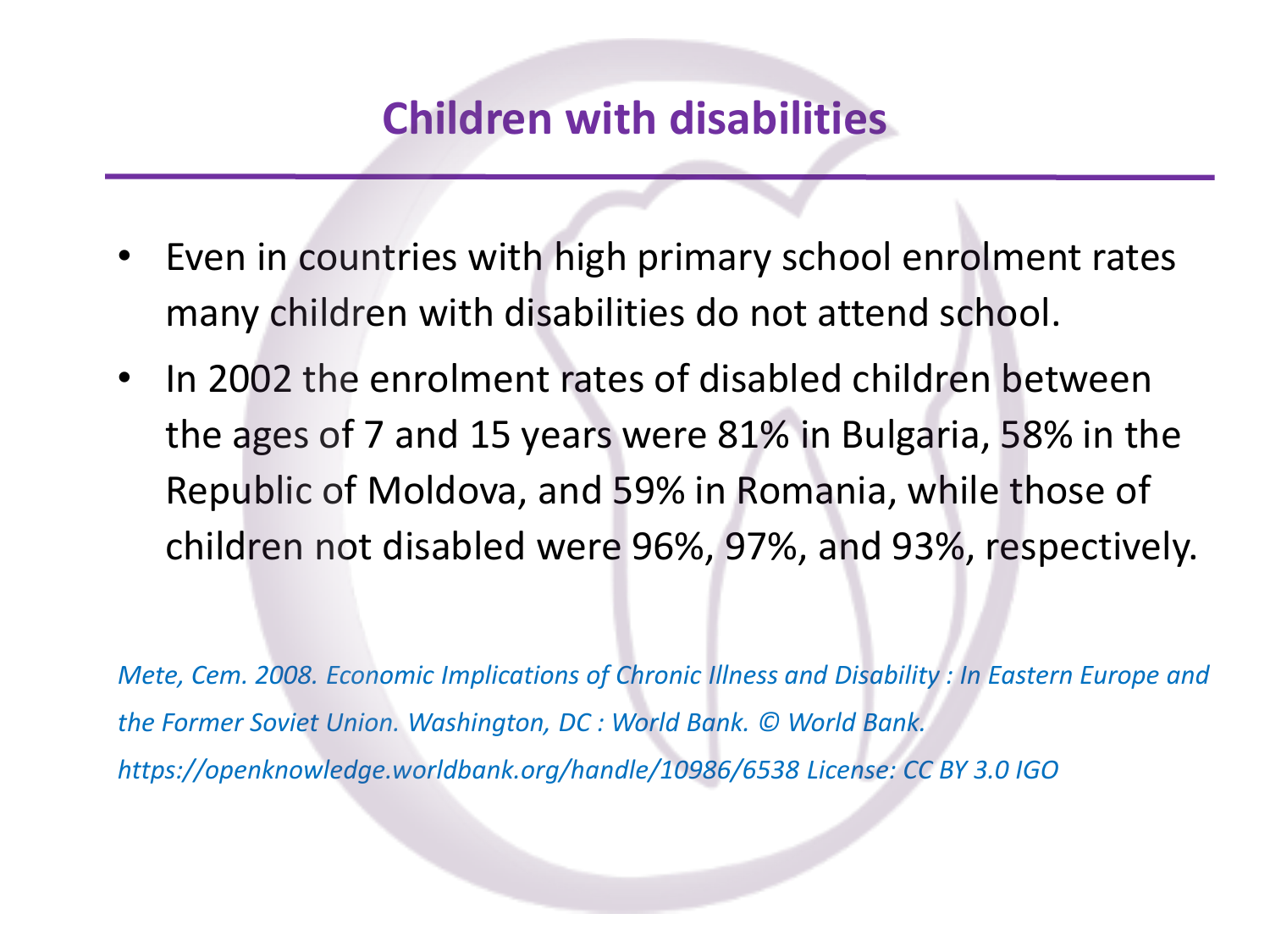#### **EUROPE**

• Around 15% of the working-age population in Europe are limited in their daily activities by physical or mental health problems, illness or disability.

[Source:https://www.eurofound.europa.eu/sites/default/files/ef\\_files/pubdocs/2003/35/en/1/ef0335en.pdf](about:blank)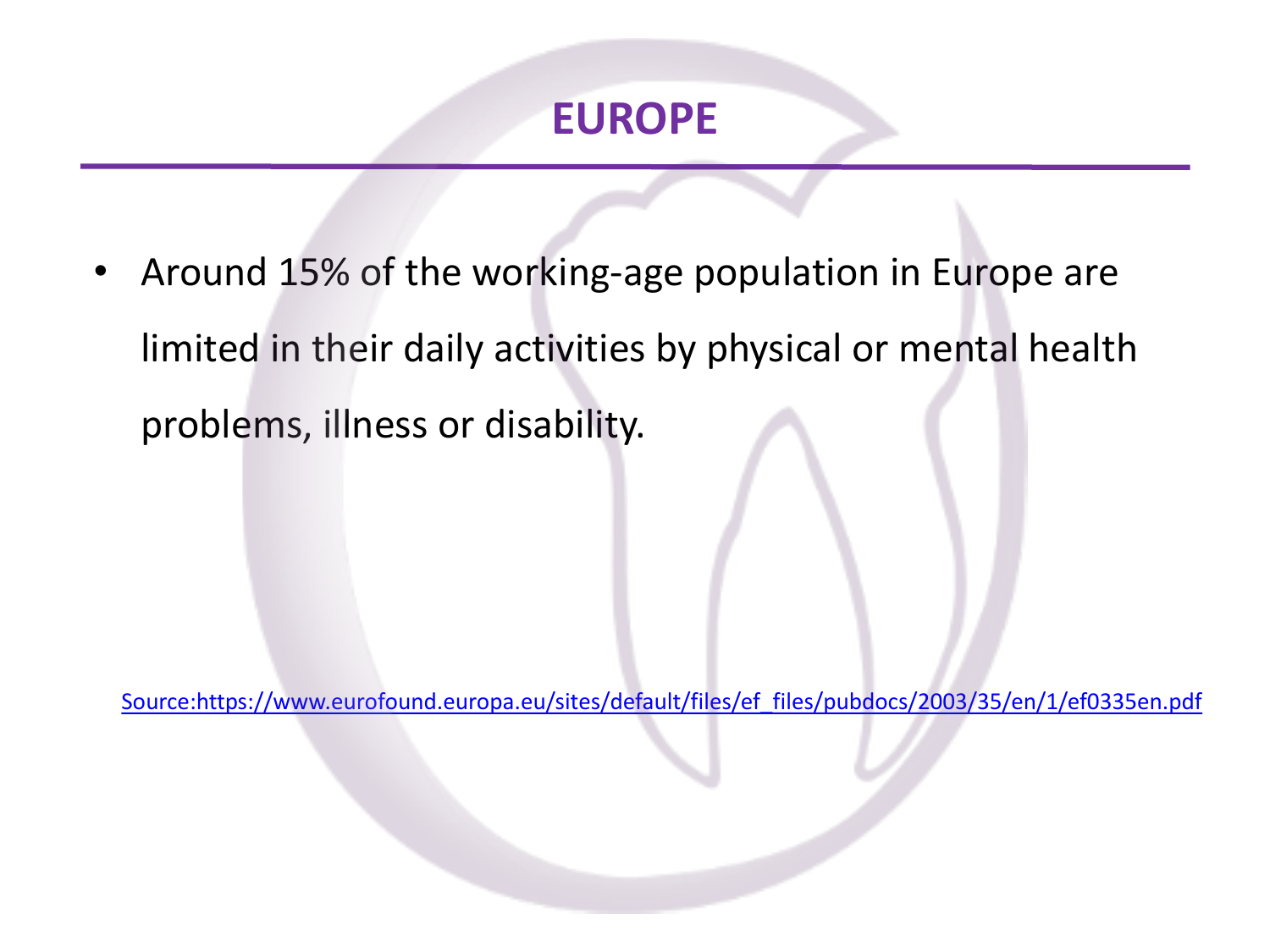### **ROMANIA – reported data (March 2020)**

• 852.565 people with disabilities = 3.85% of Romanian population;



- 97.95%→ adults in family/non-institutionalised
- 2,05 %  $\rightarrow$  institutionalised

http://anpd.gov.ro/web/transparenta/statistici/trimestriale/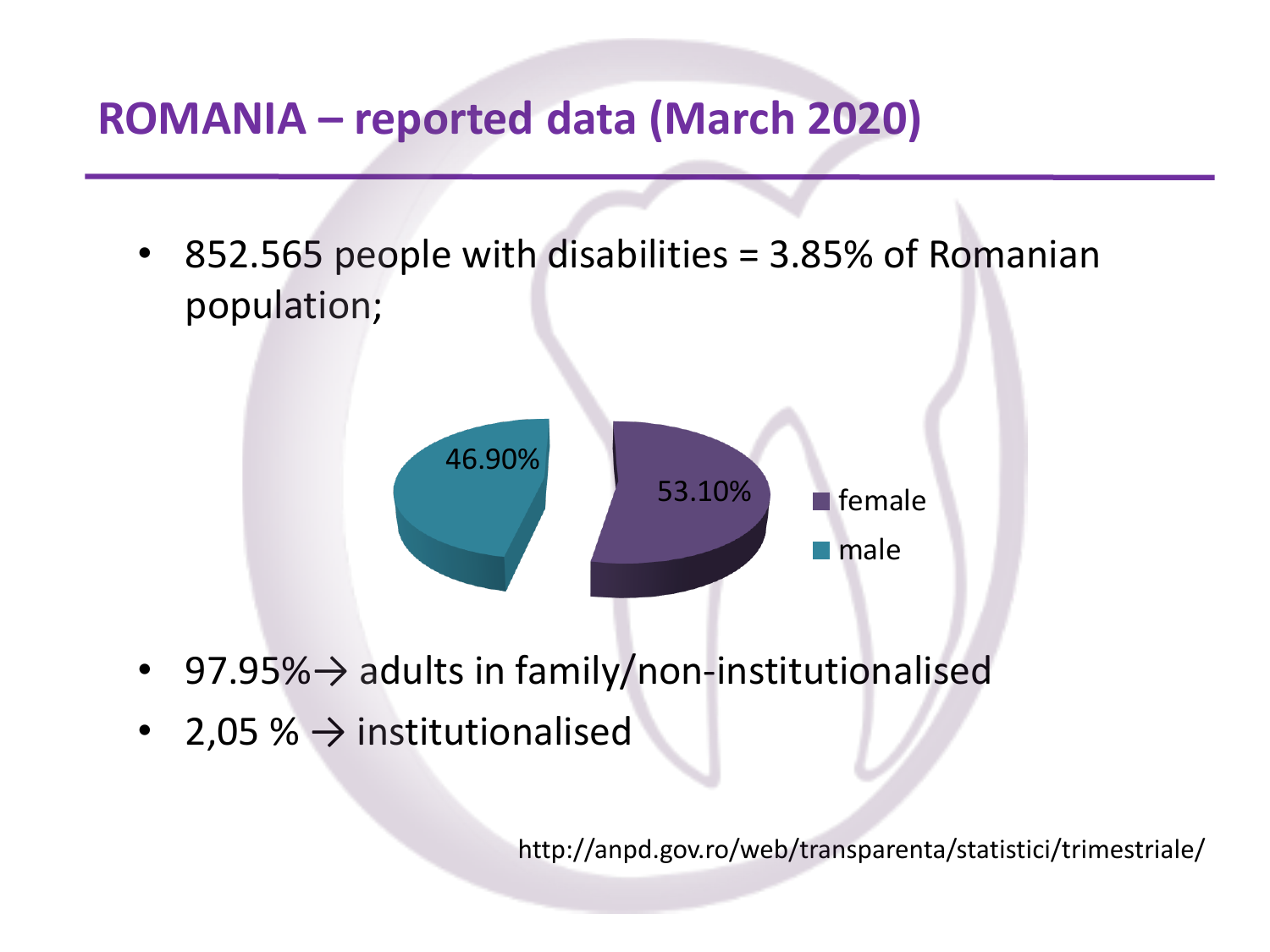### **ROMANIA – reported data (March 2020)**

• Continous growth since 2006



http://anpd.gov.ro/web/transparenta/statistici/trimestriale/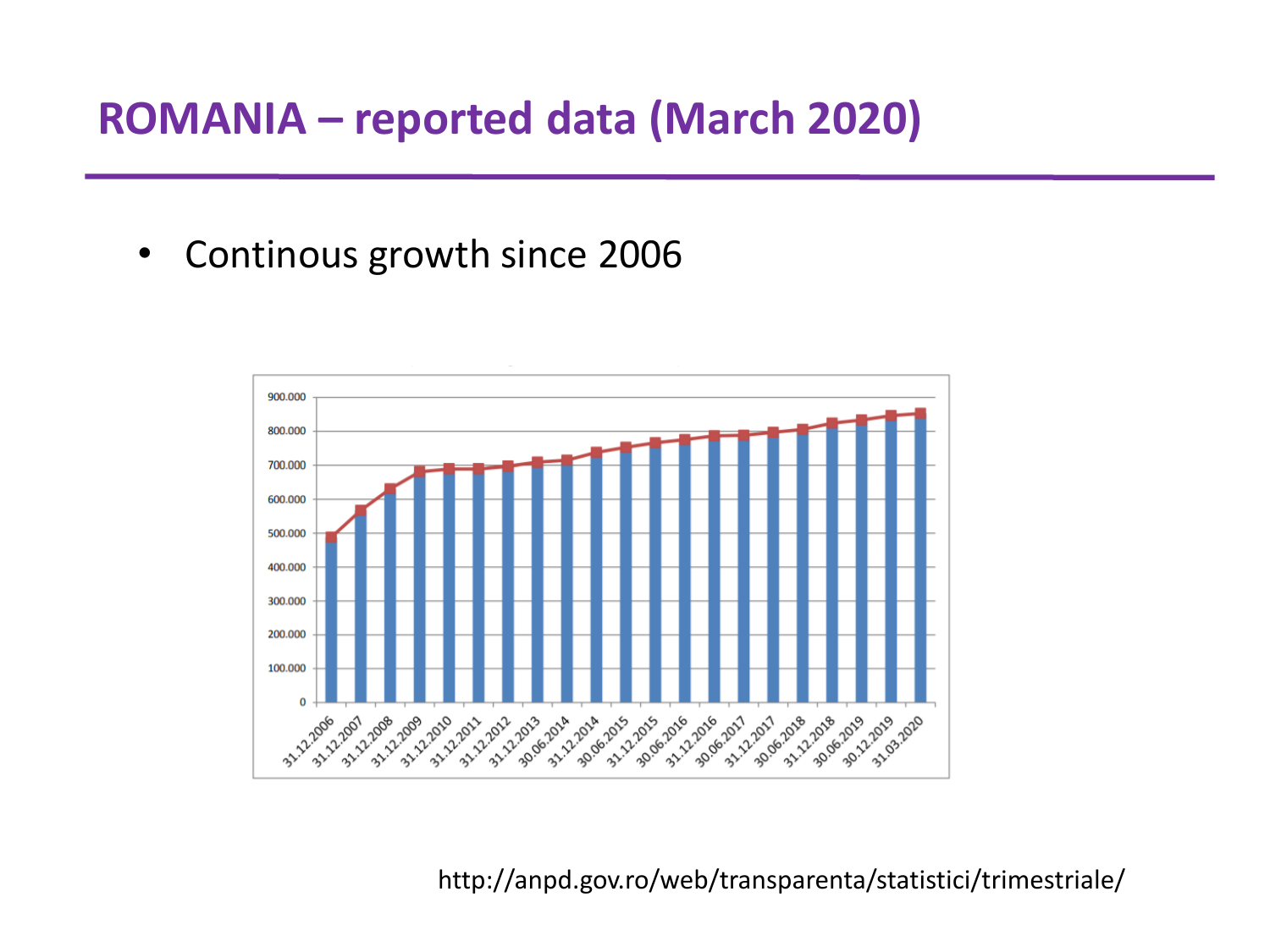### **ROMANIA – reported data (March 2020)**

• 68447 children with disabilities (0,3% of Romanian

#### population) (x) of which 27437 females

|      |       |      |      |      |       |       |     |      | <b>Physical Somatic   Hearing   Visual   Mental   Psychic   Associated   HIV/AIDS   Rare diseases   Deafblindness</b> |
|------|-------|------|------|------|-------|-------|-----|------|-----------------------------------------------------------------------------------------------------------------------|
| 4597 | 14893 | 1924 | 2743 | 9789 | 16285 | 16327 | 182 | 1701 |                                                                                                                       |

Age distribution of disabled children

| $\sqrt{0.4 \text{ years}}$ | 5-9 years | 10-14 years   15-17 years |          |
|----------------------------|-----------|---------------------------|----------|
| 1.653%                     | 2.261%    | 2.616%                    | $1.54\%$ |

Severity of disability in children

| <b>Severe</b>      | <b>Marked</b>                                                                                                           | $\blacksquare$ Medium $\blacksquare$ | <b>Minor</b> |  |
|--------------------|-------------------------------------------------------------------------------------------------------------------------|--------------------------------------|--------------|--|
| $ 41775  61.03\% $ | $\begin{array}{ c c c c c c c c c } \hline \text{ } & \text{ } 9525 & \text{ }   & \text{ } 13.91\% \hline \end{array}$ | $15960$   23.31%   1187   17.34%     |              |  |

#### http://anpd.gov.ro/web/transparenta/statistici/trimestriale/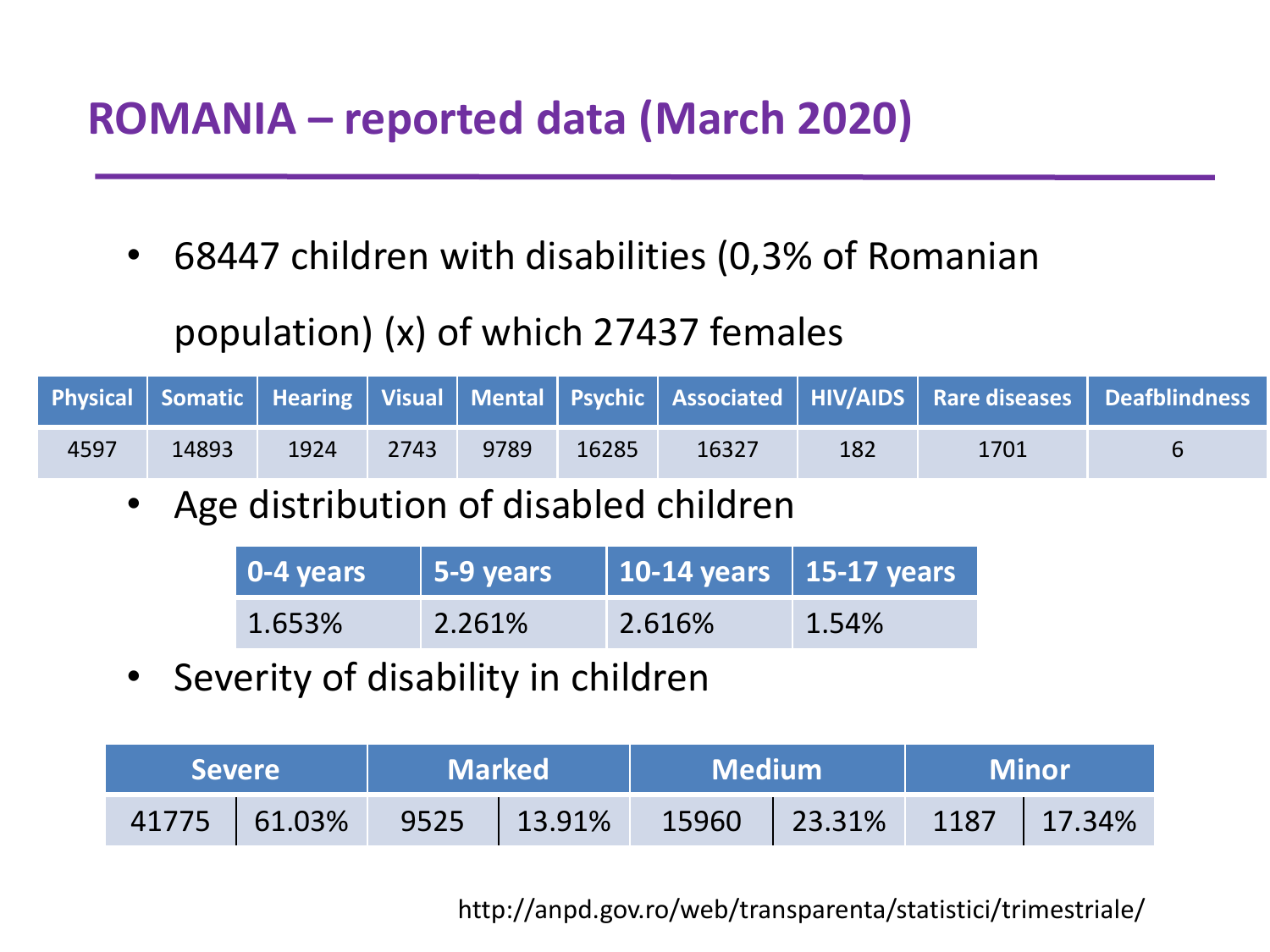#### **Children with disabilities in Romania 2018 – numbers per counties**



Source: [https://startupcafe.carto.com/viz/119bc671-72d3-4034-a3ad-c73d53d334fe/embed\\_map](about:blank)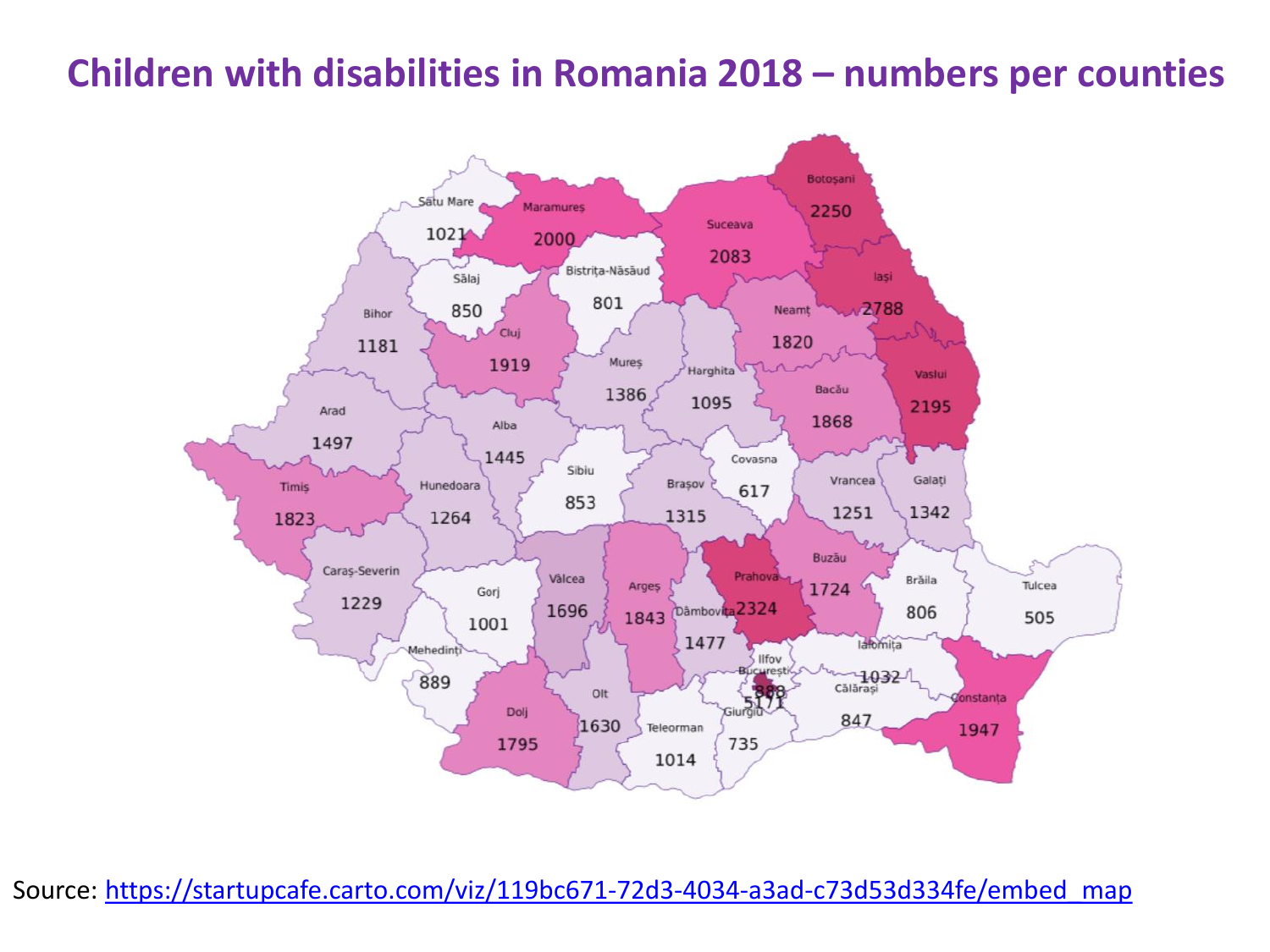### **ROMANIA**

- Approx  $\frac{1}{2}$  of the children with disabilities are attending special schools
- Very few children with disabilities attending regular schools receive the necessary support; support teachers can be as scarce as 1 per 150 children with disabilities  $\rightarrow$  isolation rather than inclusion
- Only about 270 institutions for day care services or recovery therapies, covering minimal needs for <18% of the children

[https://www.rri.ro/ro\\_ro/campanie\\_pentru\\_integrarea\\_copiilor\\_cu\\_dizabilitati-2611164](about:blank)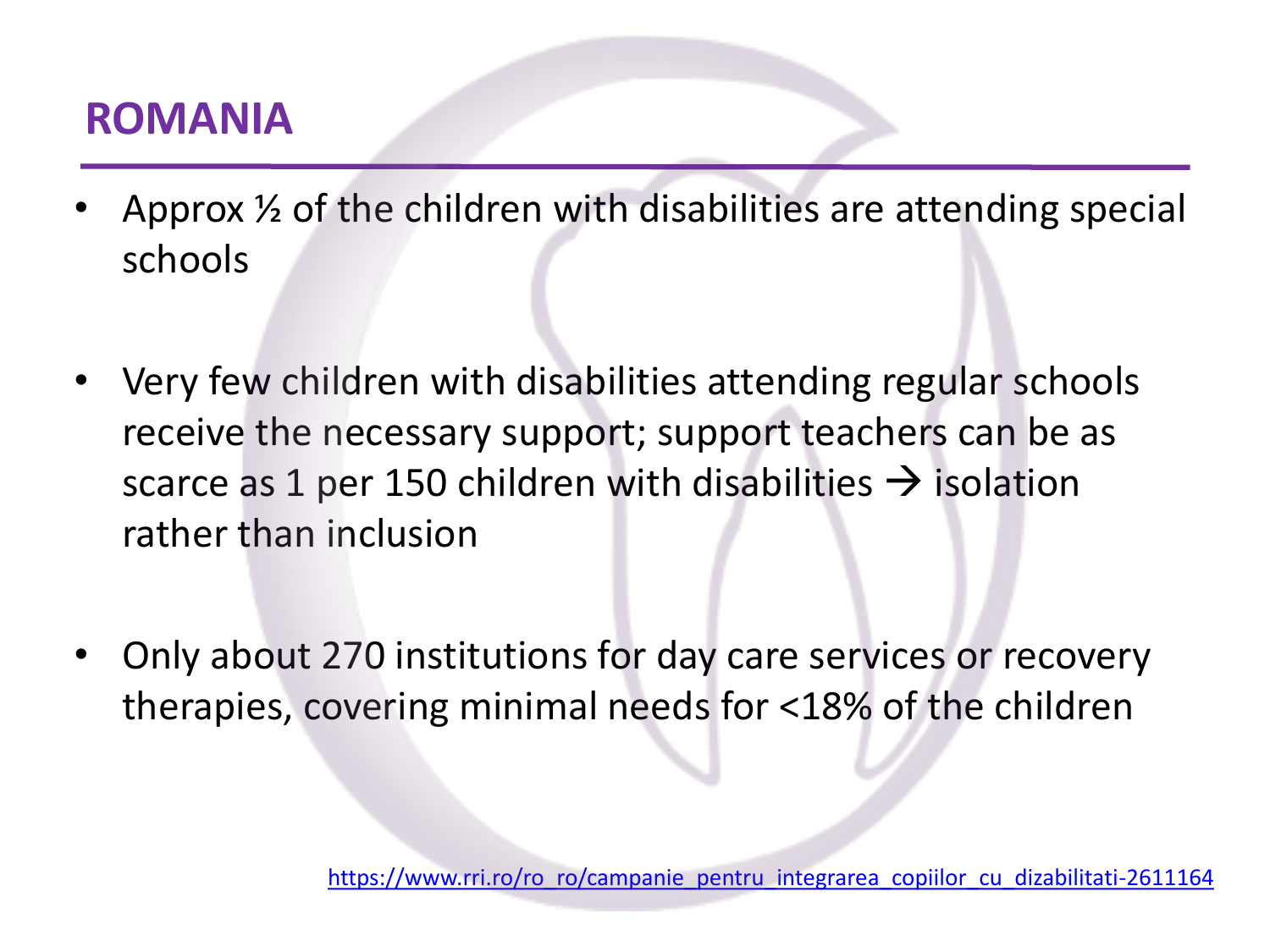#### **FRANCE**

Severe intellectual disability (IQ<50)

- South-East France: 3.3 out of 1000
- South-West France: 3.0 out of 1000

Source: van Bakel M, Einarsson I, Arnaud C, et al. Monitoring the prevalence of severe intellectual disability in children across Europe: feasibility of a common database. *Dev Med Child Neurol*. 2014;56(4):361‐369. doi:10.1111/dmcn.12281)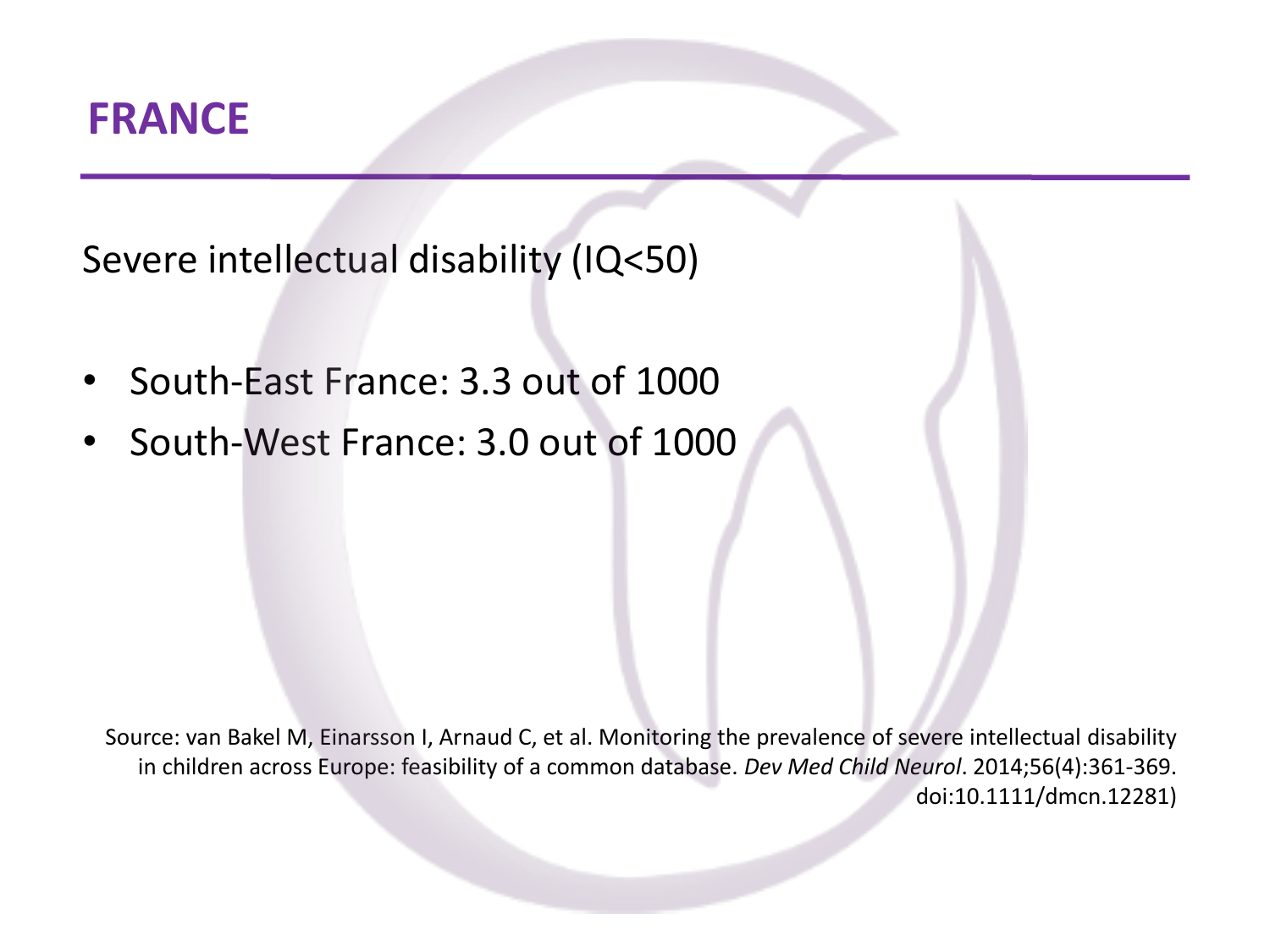## **FRANCE (2001)**

Prevalence of disability according to various definitions in France



Source: J. F. Ravaud et al, 2001. Survey data.

[Source:https://www.eurofound.europa.eu/sites/default/files/ef\\_files/pubdocs/2003/35/en/1/ef0335en.pdf](about:blank)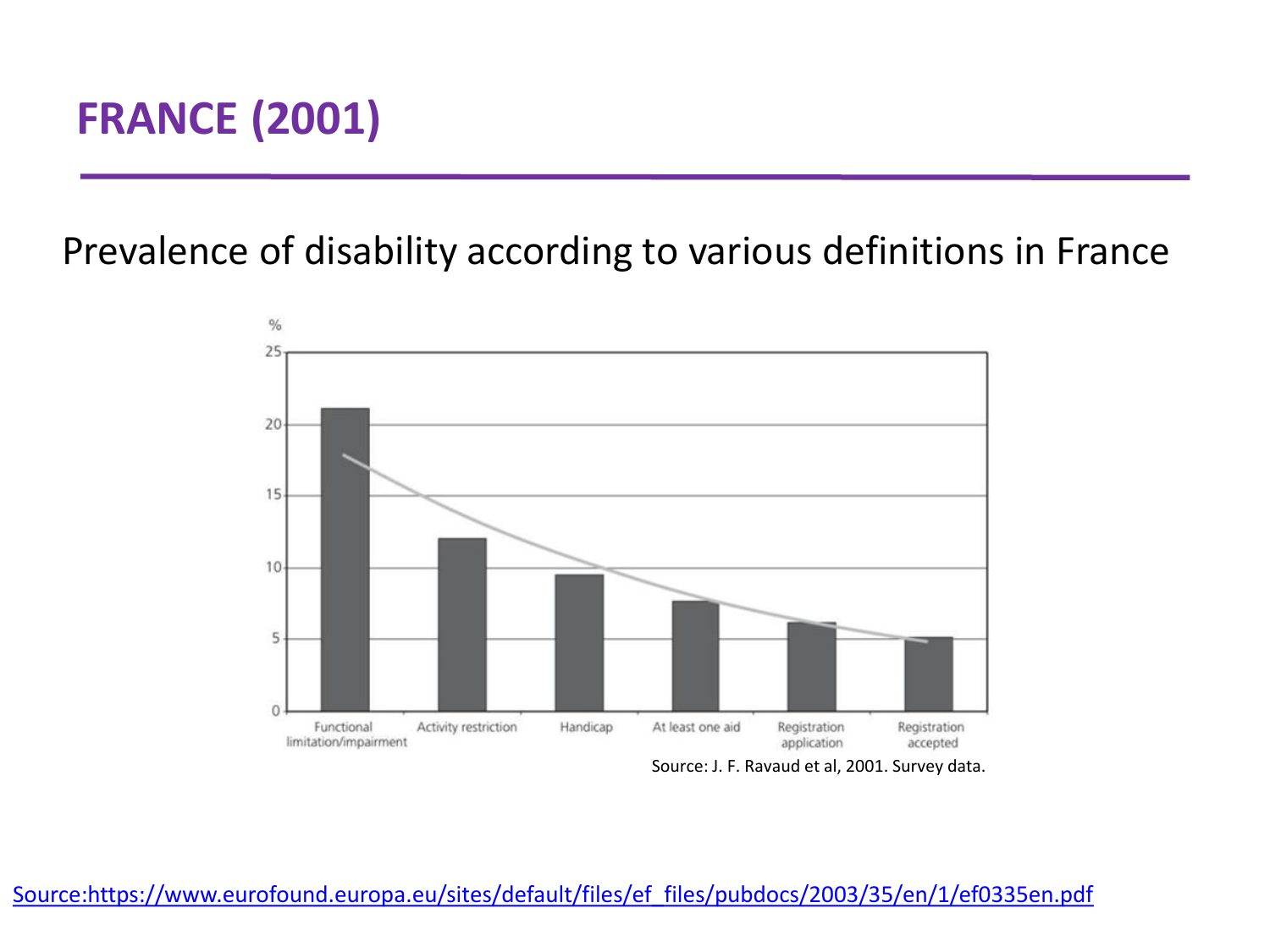### **ITALY (2017)**

- 5.2% of the population (3.2 million)
	- 3.8% male
	- 7.1% female
- 197.797 students with psychomotor disabilities
- 172.009 students with intellectual disabilities
- 8.602 students with physical disabilities

http://dati.disabilitaincifre.it/dawinciMD.jsp?a1=u2M2H2H0&a2= -&n=\$\$\$1\$\$\$\$\$\$\$&o=&p=0&sp=null&l=1&exp=0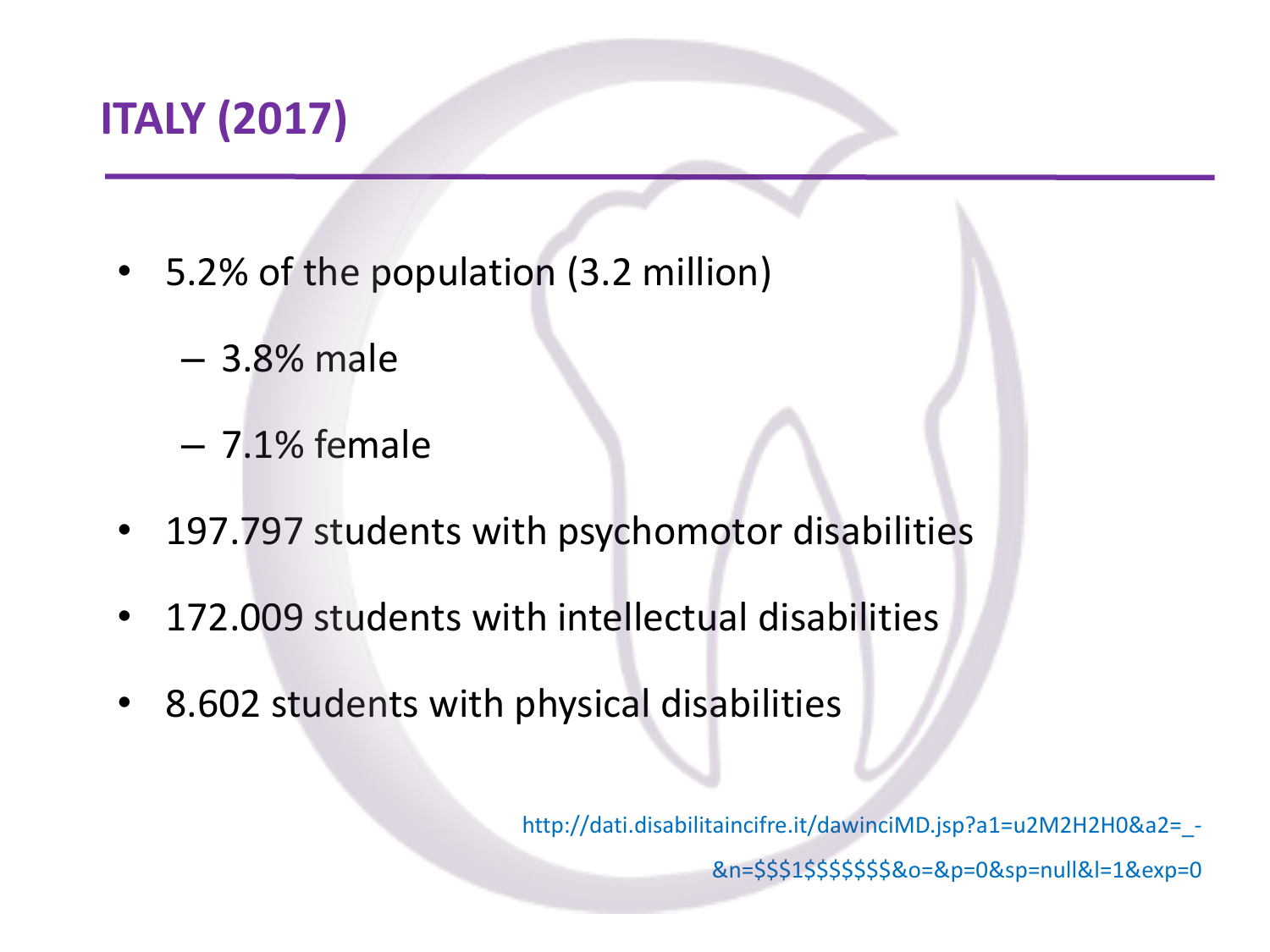~ 149.000 children with disabilities enrolled in compulsory education (school year 2012-2013)

#### **Primary school**

- 1. Mental retardation 38.1%
- 2. ADHD 24.5%
- 3. Language-specific disorder 24.3%

#### **Lower secondary school**

- 1. Mental retardation 44.5%
- 2. Learning-specific disorder 24.9%
- 3. ADHD 21.5%

> 80% of students with disabilities - assisted in the learning activity by support teachers/ other professionals – e.g. cultural education assistant (CEA), personal assistant, communication facilitator, communicator for the deaf, scholastic aide

https://www.istat.it/it/files//2013/12/Disabled-students-SY2012-2013\_EN.pdf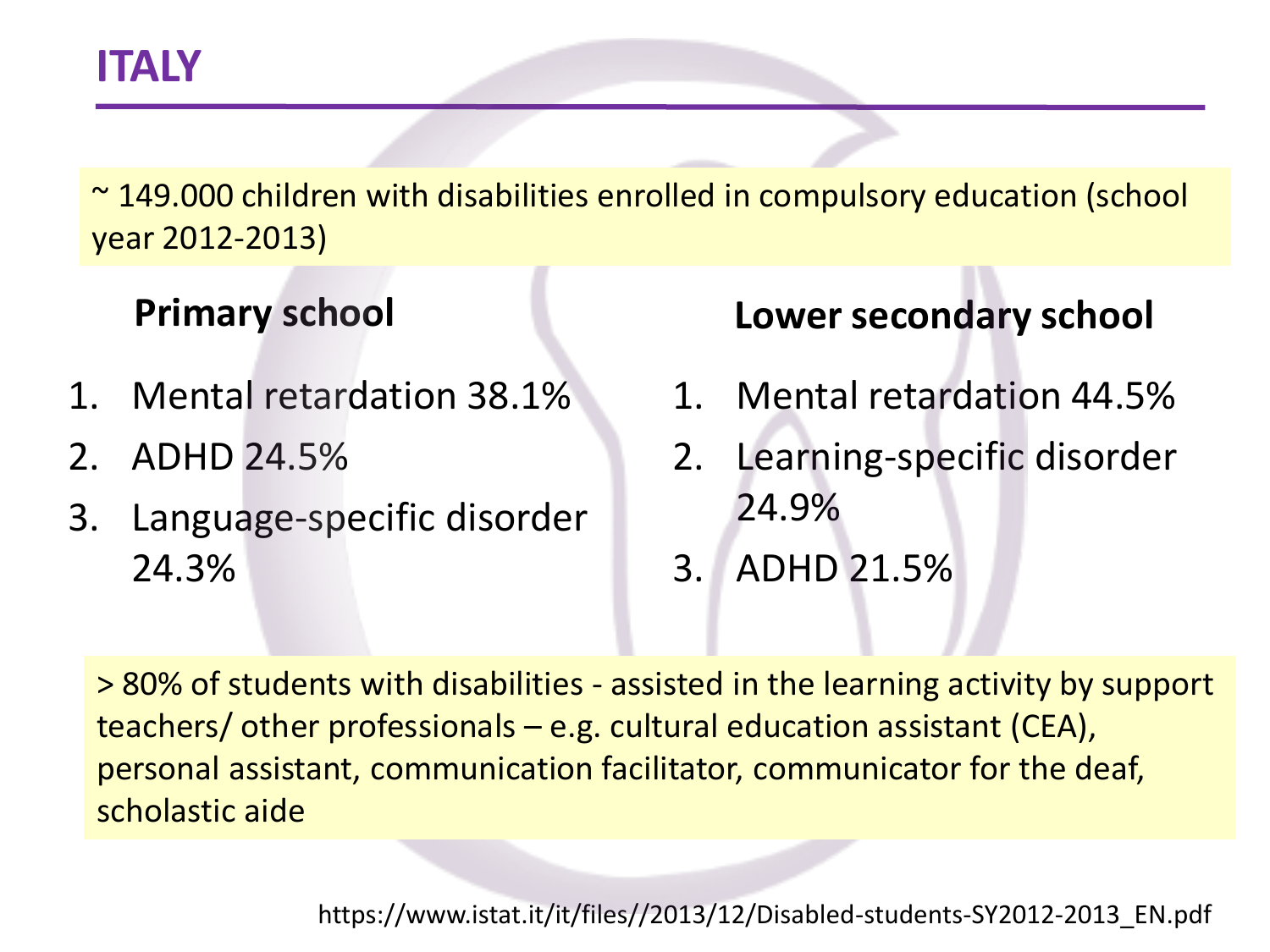- approximativ 37.9 million Americans have a disability, with about two-thirds of these individuals having a severe disability.
- US children with SHCN is estimated to be 18% (approximativ 12.5 million).

U.S. Census Bureau. Disability Characteristics. 2010 American Community Survey 1-Year Estimates S1810.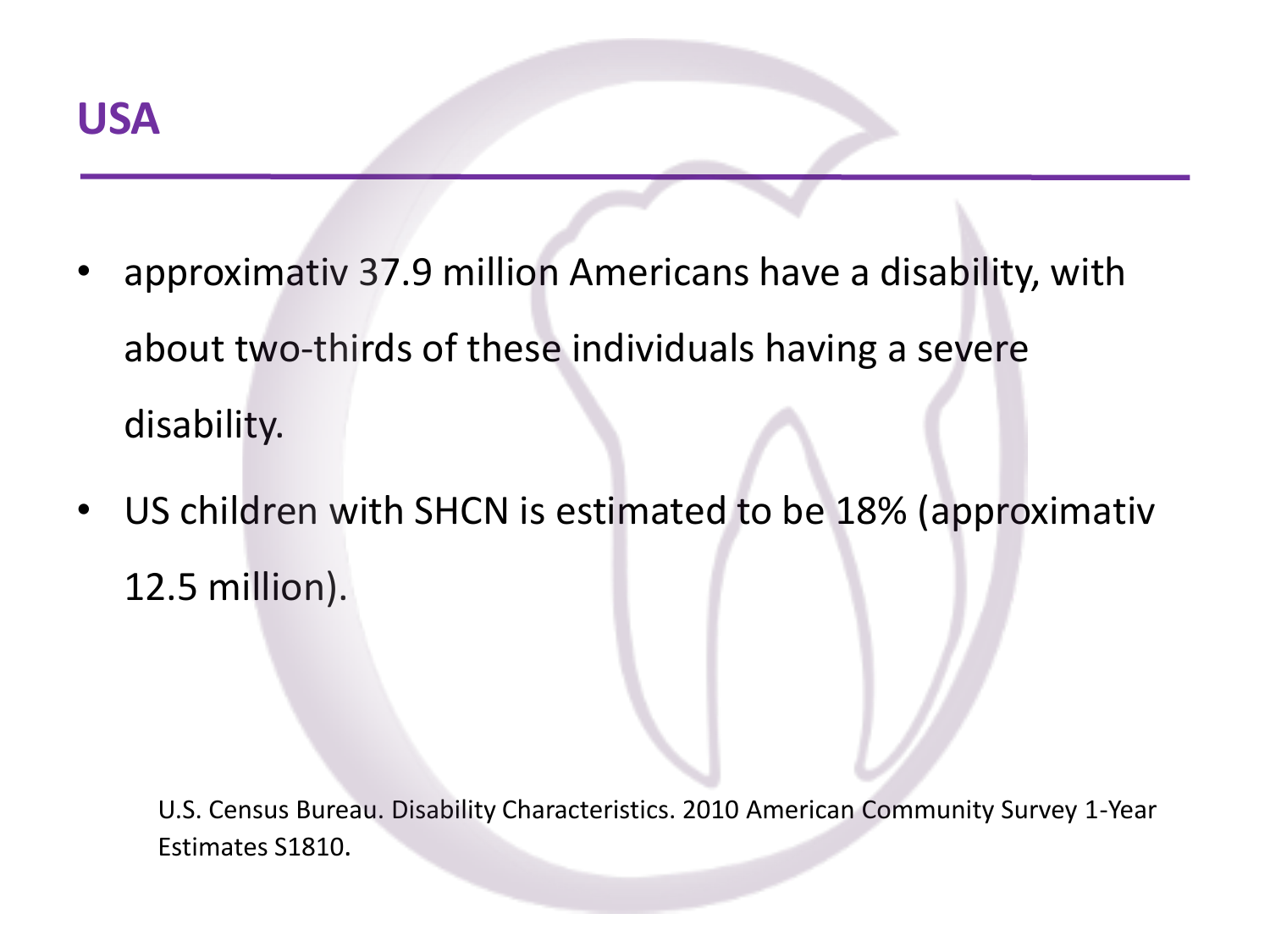## **USA (2015)**



[https://www.disabilitystatistics.org/StatusReports/2015-PDF/2015-StatusReport\\_US.pdf](about:blank)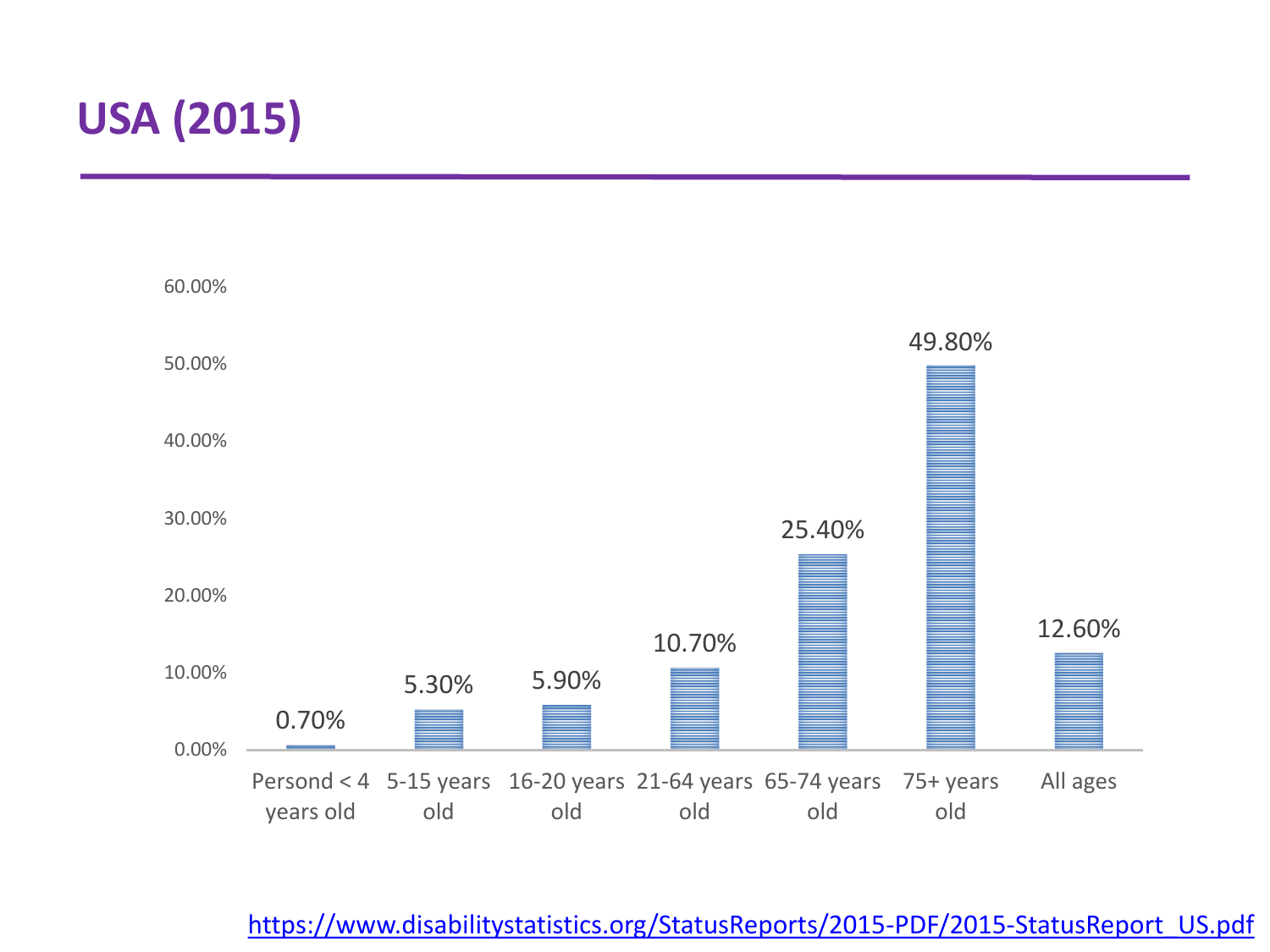- Failure to accommodate patients with SHCN could be considered discrimination and a violation of federal and/or state law.
- Regulations require practitioners to provide physical access to an office (e.g., wheelchair ramps, disabled-parking spaces).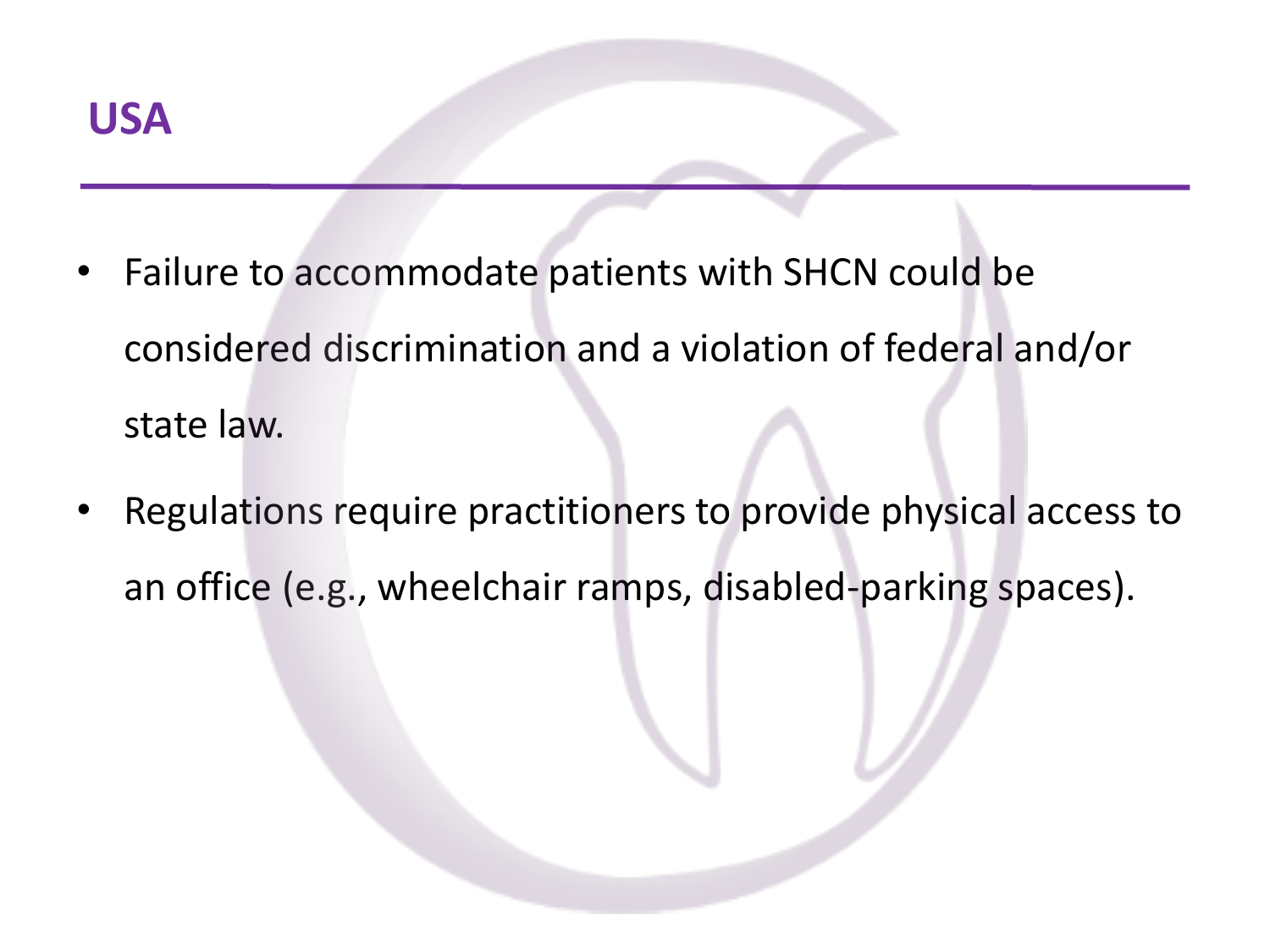### **Disability numbers**

- 1.3 billion form of blindness and visual impairment = 17% of the world's population.
- 466 million disabling deafness and hearing loss = 6% of the world's population.
- 200 million intellectual disability (IQ below 75)= 2.6% of the world's population.
- 75 million need a wheelchair on a daily basis = 1% of the world's population.

[https://www.who.int/disabilities/world\\_report/2011/report.pdf](https://www.who.int/disabilities/world_report/2011/report.pdf)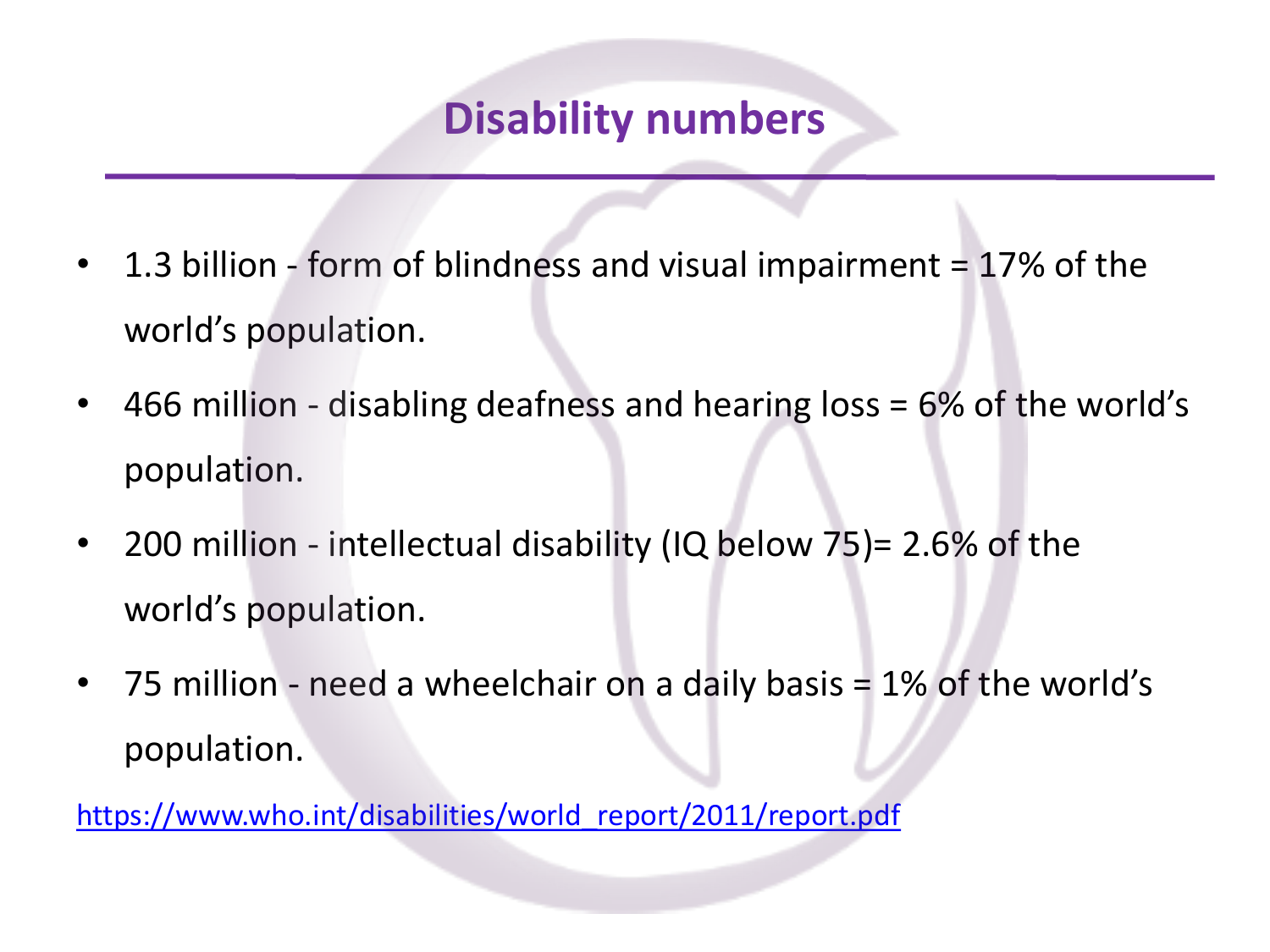## **Intellectual disability (ID)**

According to AAPD, Intellectual disability (ID) is defined as ''a condition of arrested or incomplete development of the mind, which is specially characterized by impairment of skills manifested during the developmental period, which contribute to the overall level of intelligence, i.e. cognitive, language, motor, and social abilities''.

• Nearly 3% of the world's population has some form of ID, of which:



[https://www.oatext.com/dental-concerns-of-children-with-intellectual-disability-a-narrative-](about:blank)

#### review.php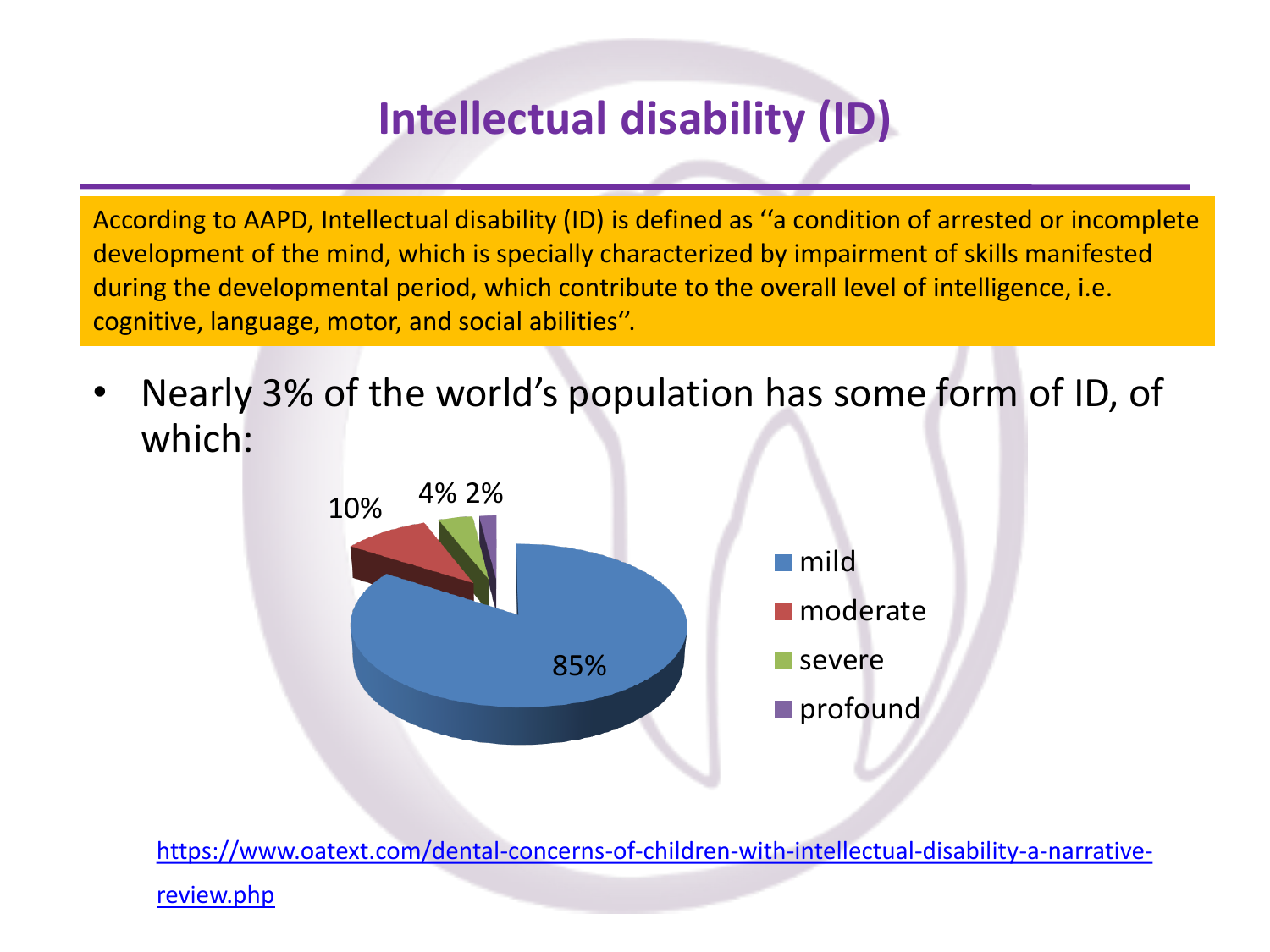### **Intellectual disability (ID) incidence**

- U.S.A 9.1% per 1000 individuals
- Finland 12.6% per 1000 population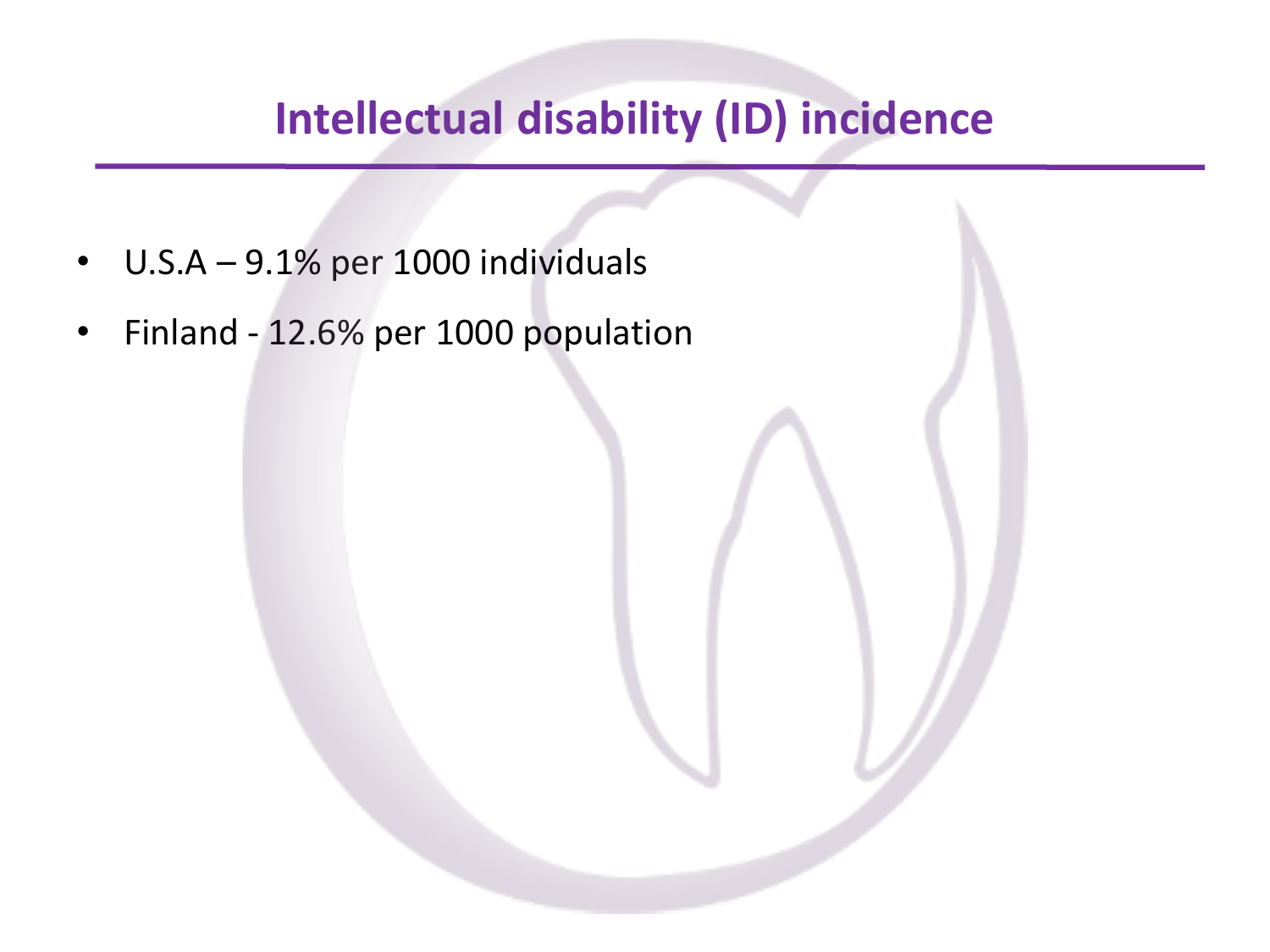#### **Visual disabilities**

- An estimated 253 million people live with vision impairment:
	- 36 million are blind
	- 217 million have moderate to severe vision impairment.

(Bourne 2017)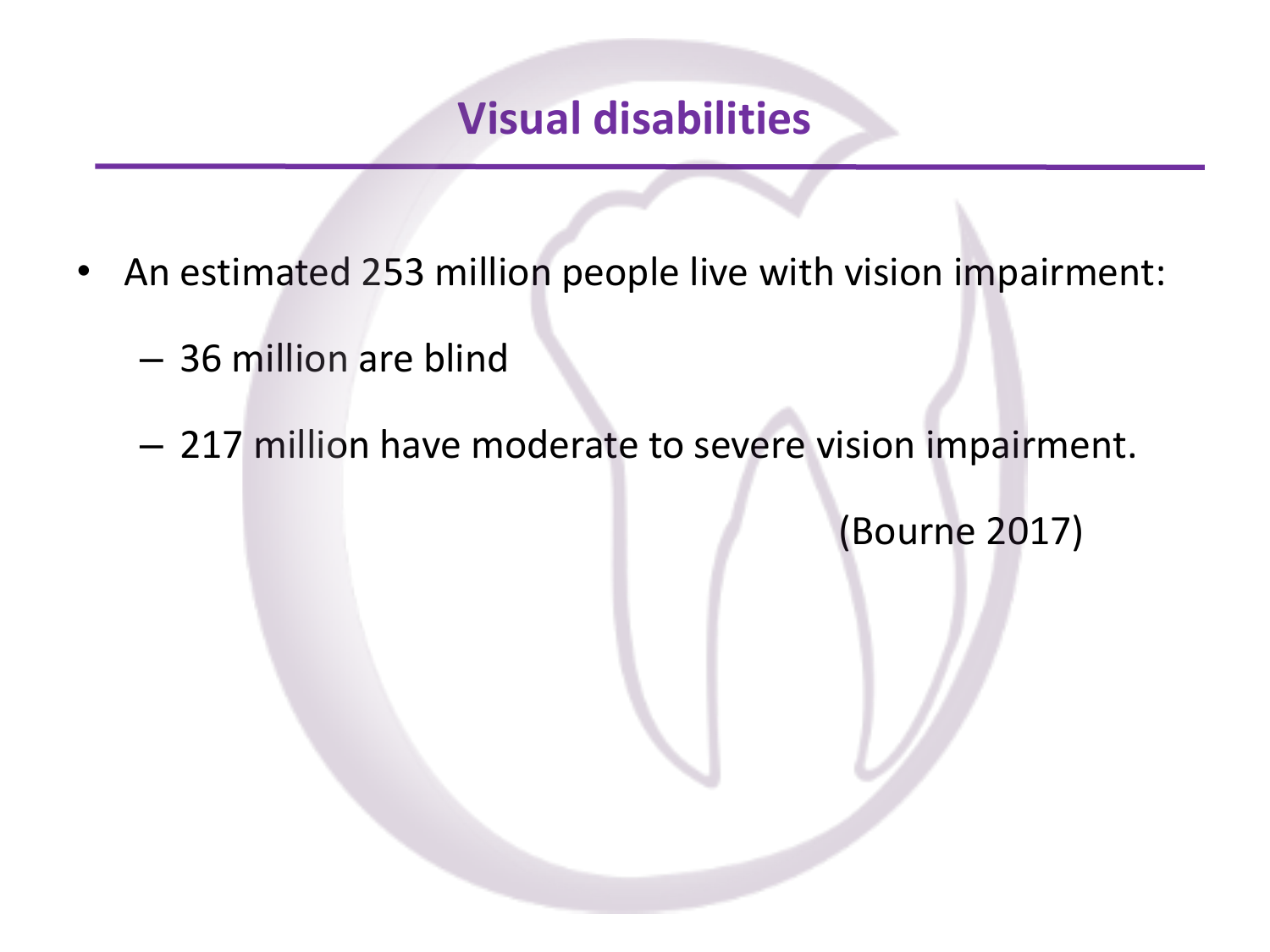### **Invisible disability**

The concept of invisible disability takes its name from the forms of disability that are not apparent but that impact the quality of life (e.g.: schizophrenia, deafness).

- The field of disability includes a vast range of disorders that are sensory, cognitive, psychological or chronic.
- In the United States about 10% of Americans have a medical condition which could be considered an invisible disability.

[https://www.who.int/disabilities/world\\_report/2011/report.pdf](https://www.who.int/disabilities/world_report/2011/report.pdf)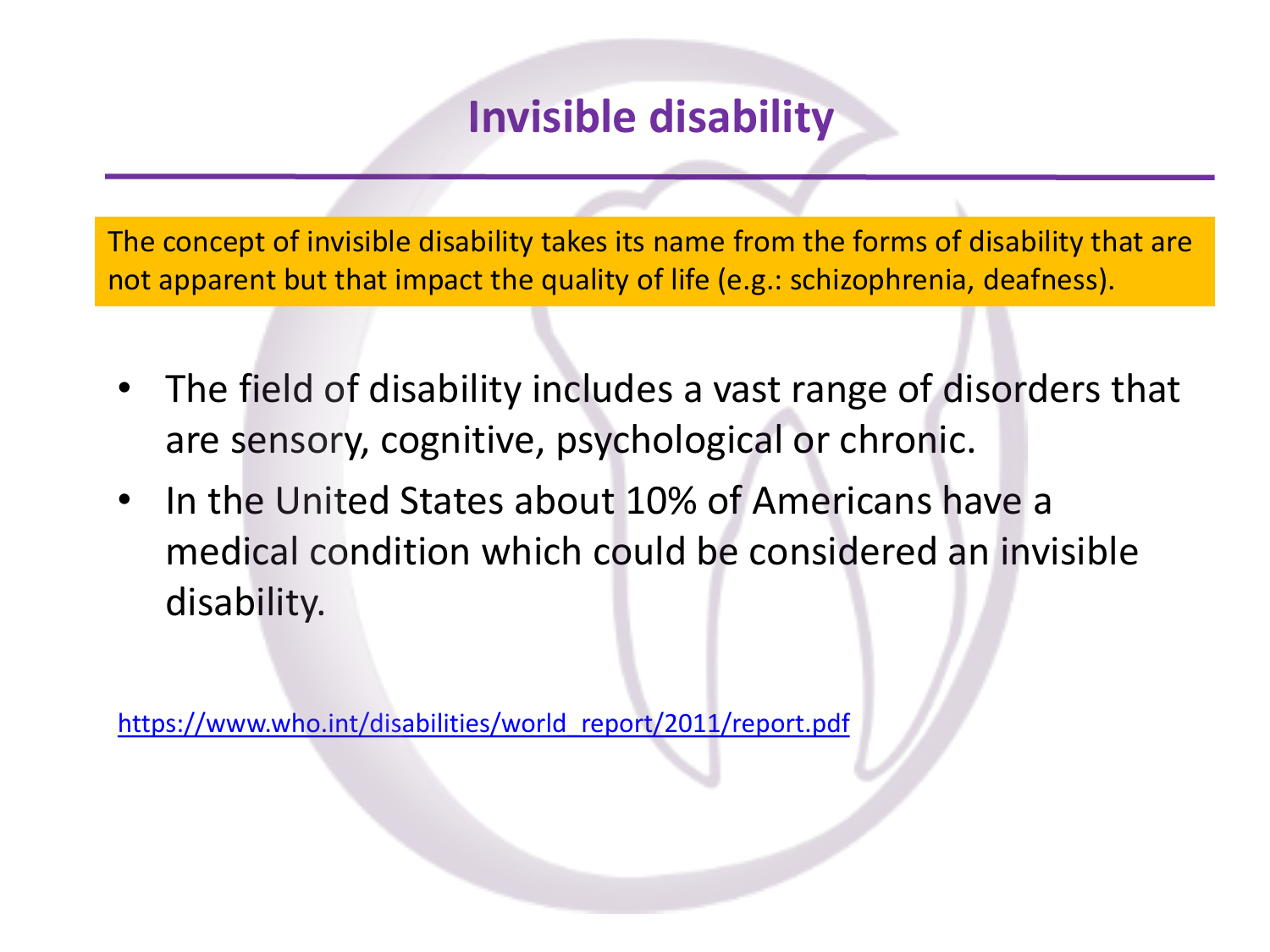- $\sim$  10% of the world's population / 650 million people, live with a disability  $\Rightarrow$  world's largest minority.
- 80% of persons with disabilities live in developing countries (UNDP)
- 20% of the world's poorest people are disabled, and tend to be regarded in their own communities as the most disadvantaged (World Bank).
- 30% of street youths are disabled (UNICEF)
- only 45 countries have anti-discrimination and other disabilityspecific laws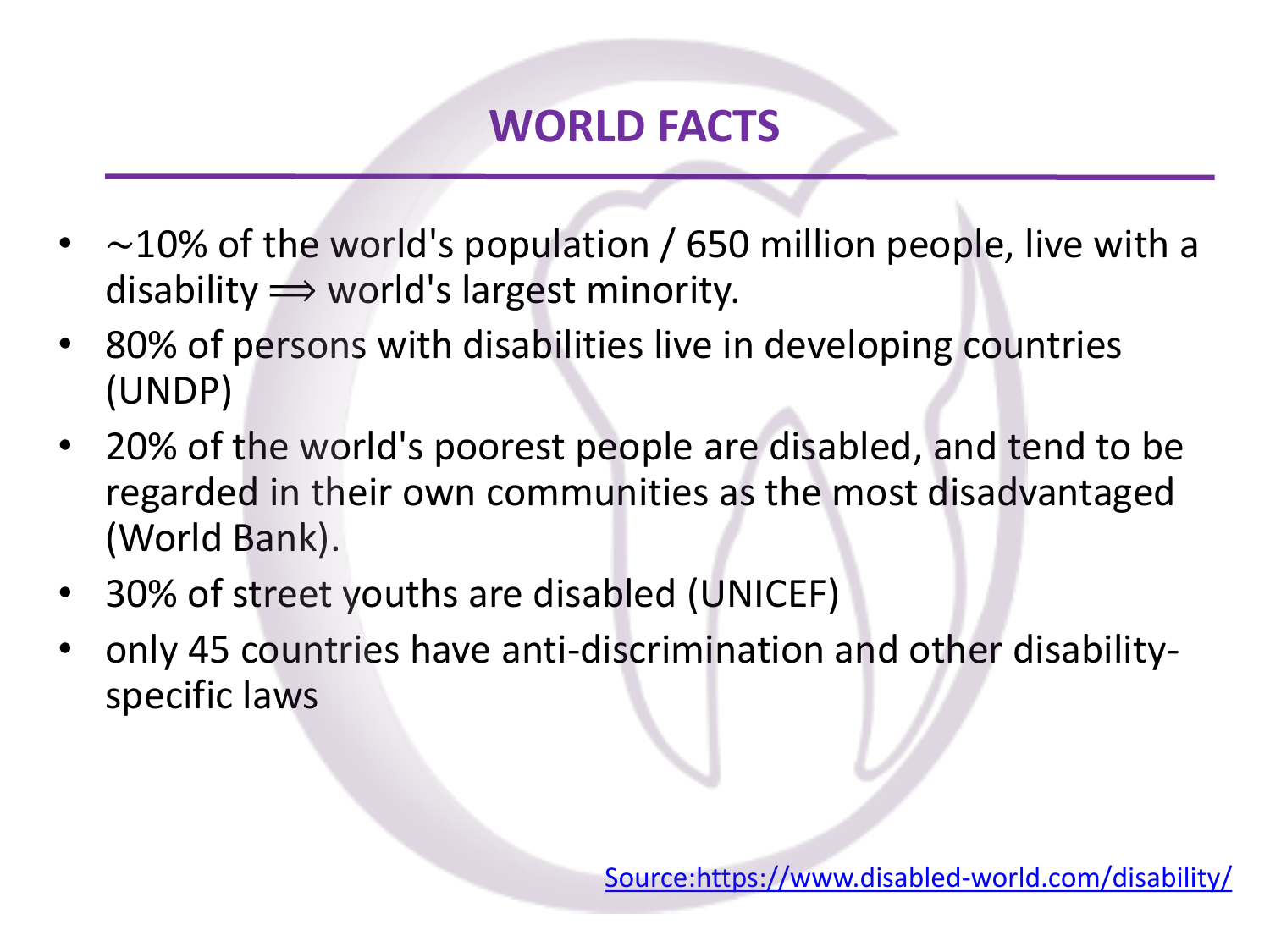- In most OECD countries, women  $\implies$  higher incidents of disability than men.
- Women with disabilities  $\rightarrow$  multiply disadvantaged, experiencing exclusion on account of their gender and their disability.
- Women and girls with disabilities  $\Rightarrow$  vulnerable to abuse.
- Orissa, India (2004): virtually all of the women and girls with disabilities were beaten at home, 25% of women with intellectual disabilities had been raped and 6% of disabled women had been forcibly sterilized.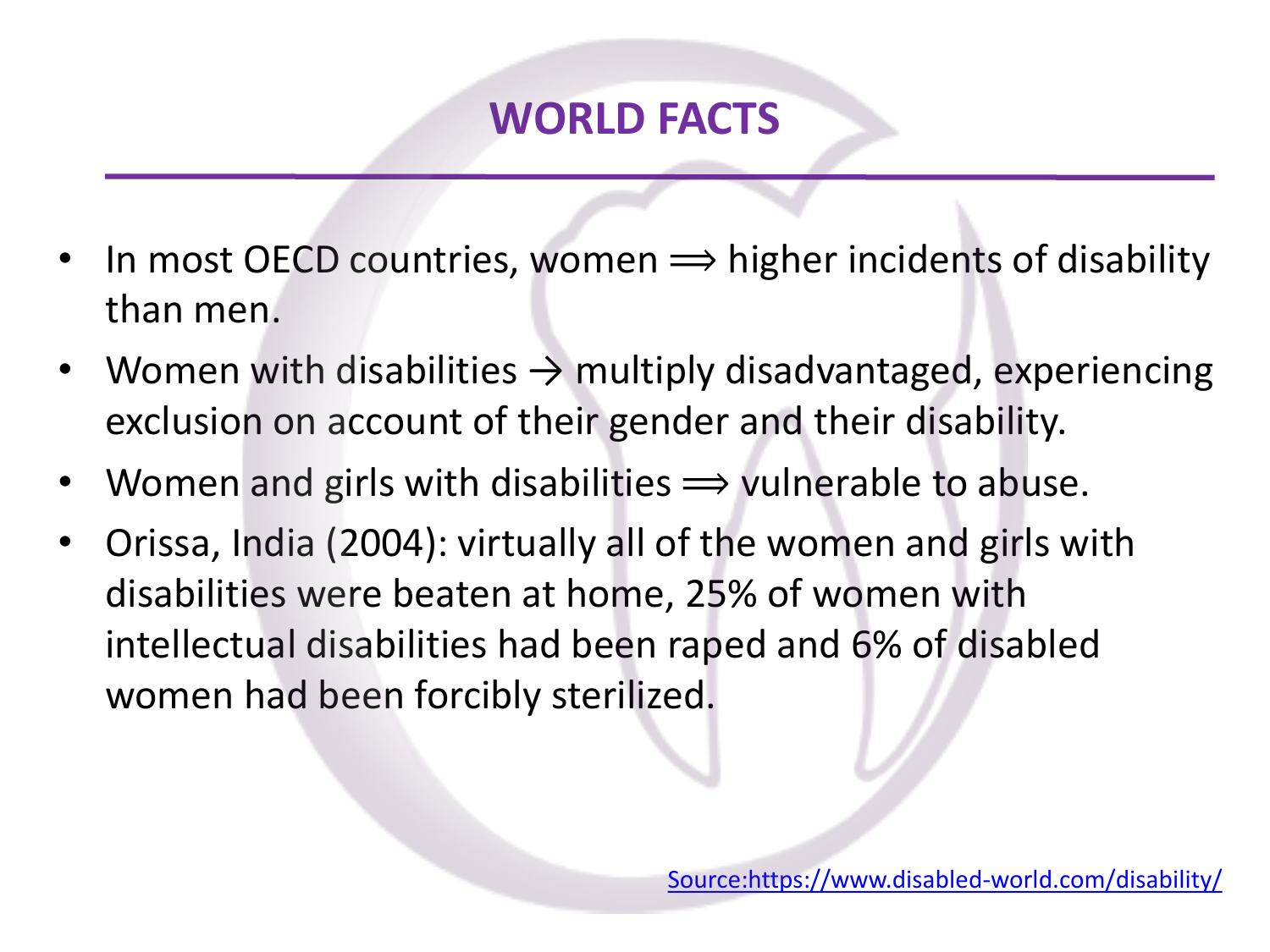- In countries with life expectancies > 70 years, individuals spend on average about 8 years, or 11.5% of their life span, living with disabilities.
- Mortality for children with disabilities: ∼80% in countries where under 5 mortality as a whole has decreased <20% (UK's Department for International Development).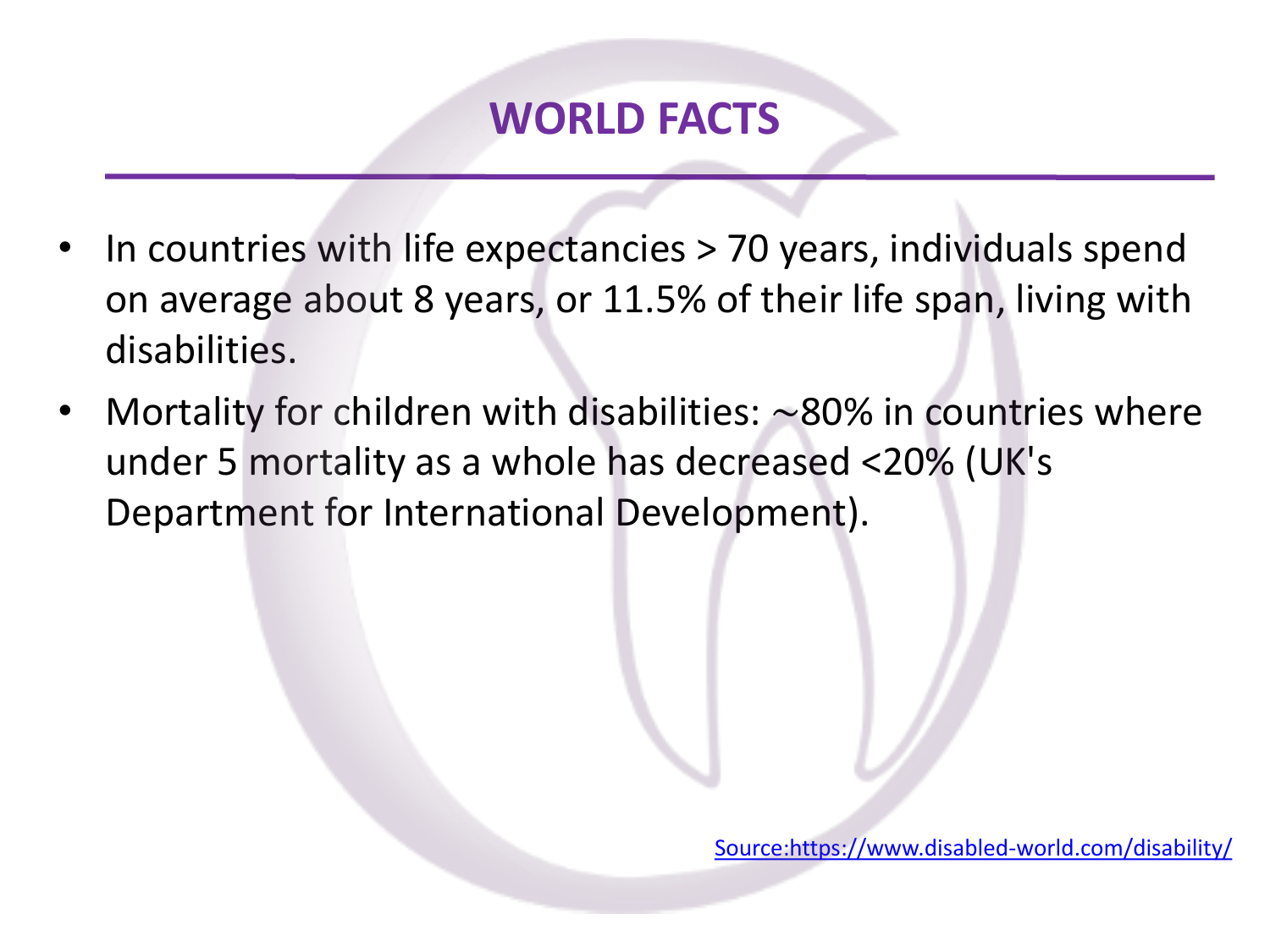- For every child killed in warfare, 3 are injured and permanently disabled.
- In some countries, >25% of disabilities result from injuries and violence (WHO).
- Violence against children with disabilities: annual rates ∼1.7 times > than for their non-disabled peers.
- 2004, British study: Persons with disabilities are more likely to be victims of violence or rape, and less likely to obtain police intervention, legal protection or preventive care.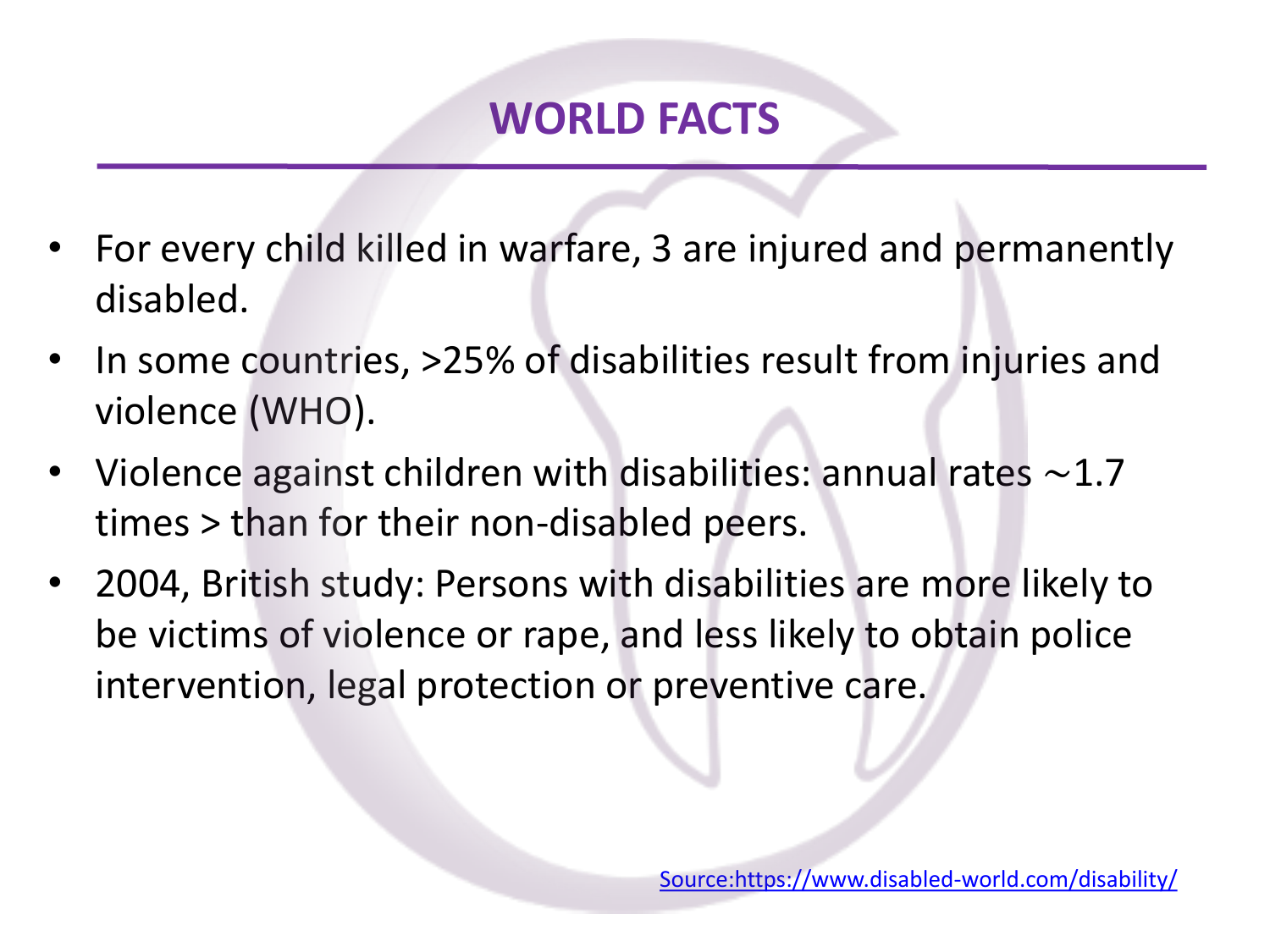### **ASSOCIATED ISSUES**

#### **Key facts:**

- 1 in 2 disabled persons cannot afford treatment
- people with disabilities have a more fragile general health
- disability increases dependency and limits participation in society
- the poverty rate is higher for people with disabilities

These gaps are due to barriers to accessing:

- health
- education
- transportation
- **information**
- work services.

[https://www.who.int/disabilities/world\\_report/2011/report.pdf](https://www.who.int/disabilities/world_report/2011/report.pdf)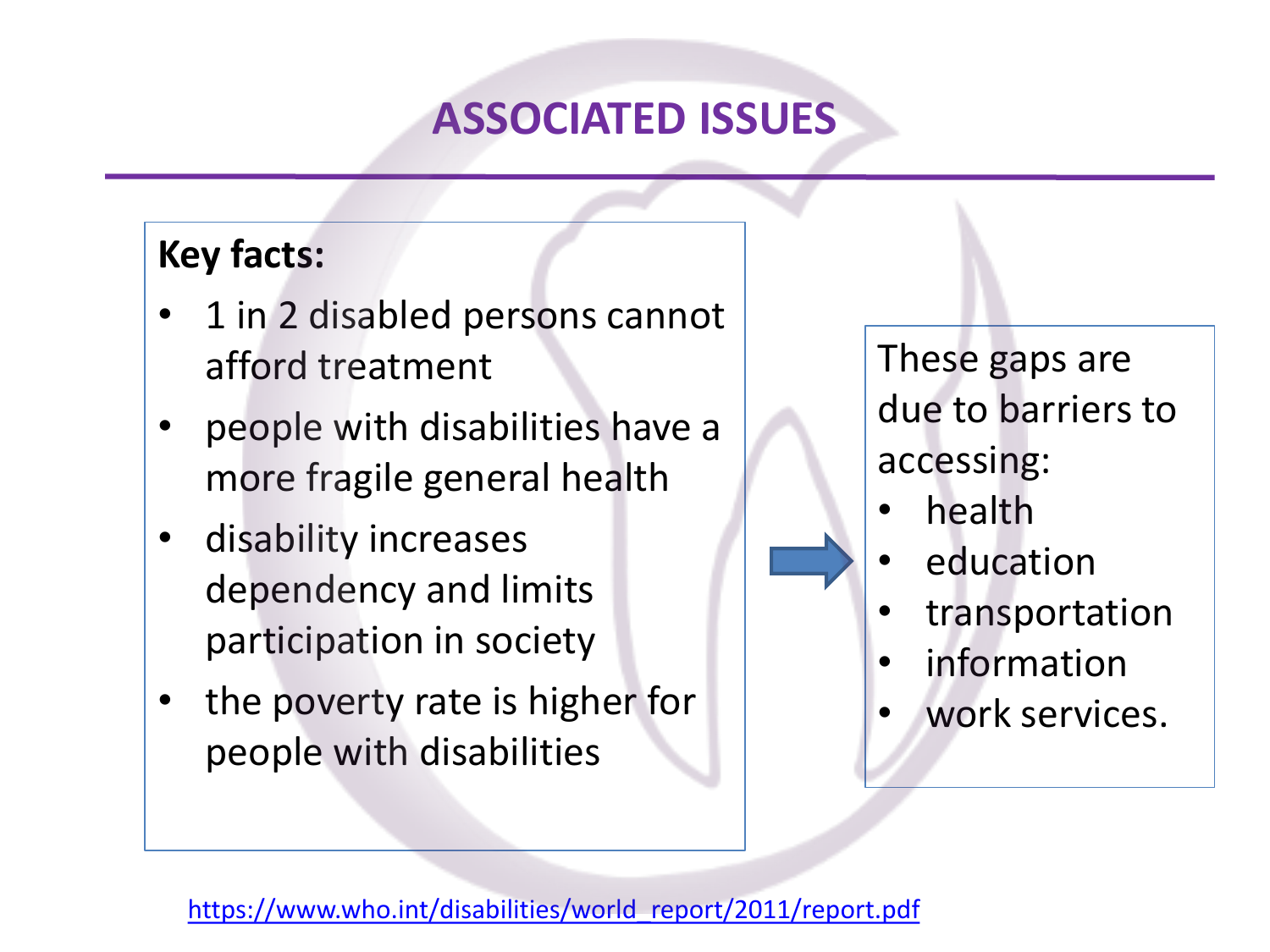#### **Health care need for people with disabilities**

- persons with disabilities are more likely to have poorer health than the general population - possible mechanisms:
	- By definition they have a *primary impairment*, which may or may not be a health condition which becomes progressively more significant (e.g.: muscular dystrophy)
	- Many disabled people are at greater risk of *secondary health conditions*, where there is a causal link to their primary diagnosis or impairment (e.g.: People with Down's syndrome are more likely to experience congenital heart disease)
	- disabled people are at higher risk of *co- morbidities (e.g:* people with a long-term physical condition are 2-3 times more likely to have a mental health condition such as anxiety or depression)

Shakespeare T et al. "Access to health for persons with disabilities" (2018): 3-57. Available at http://disabilitycentre.lshtm.ac.uk/resources/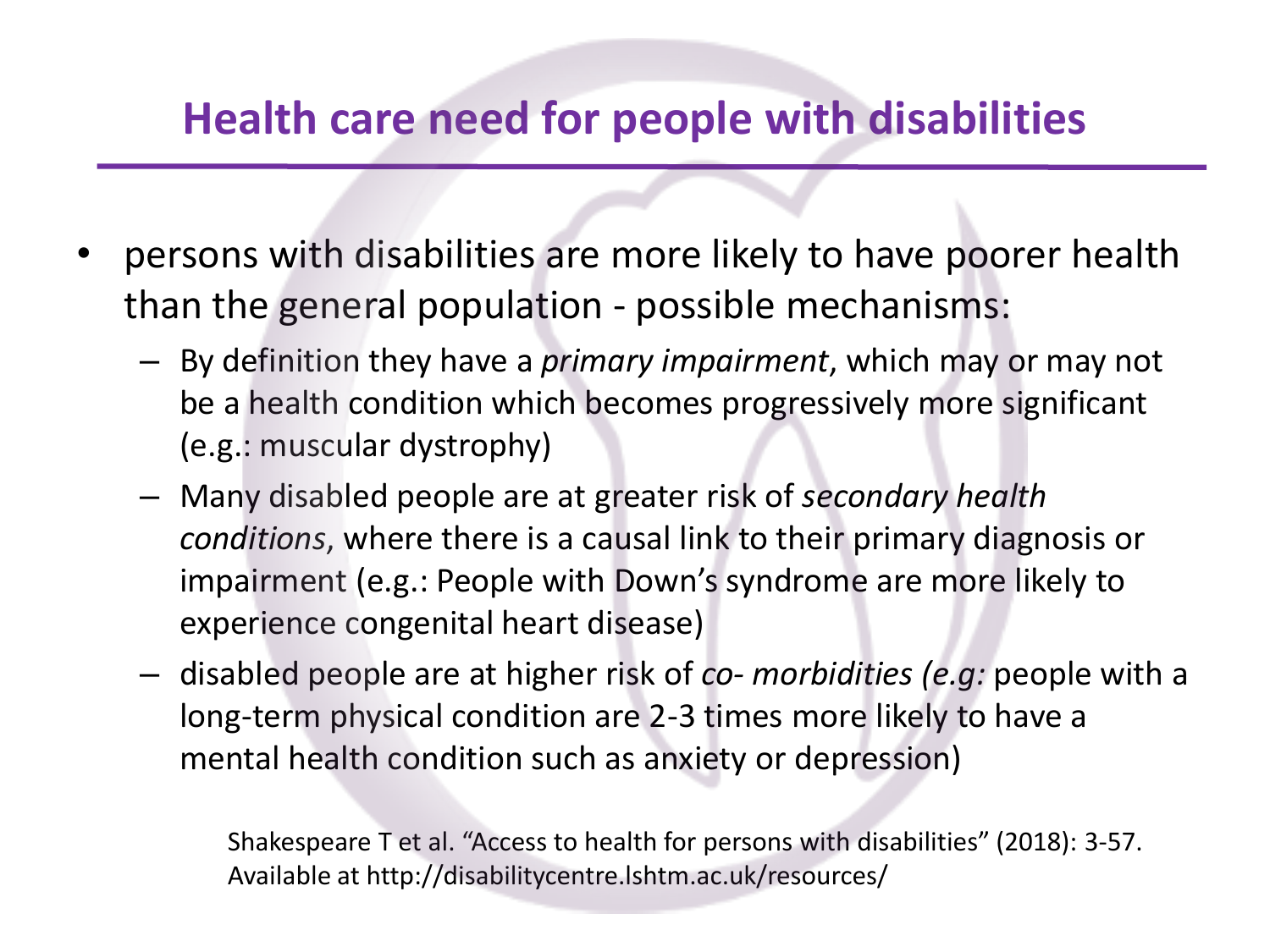### **Access to heathcare of people with disabilities**

• *McColl et al., 2010*: adults with disabilities aged 20-64 had three times the level of unmet healthcare needs than adults without disabilities.

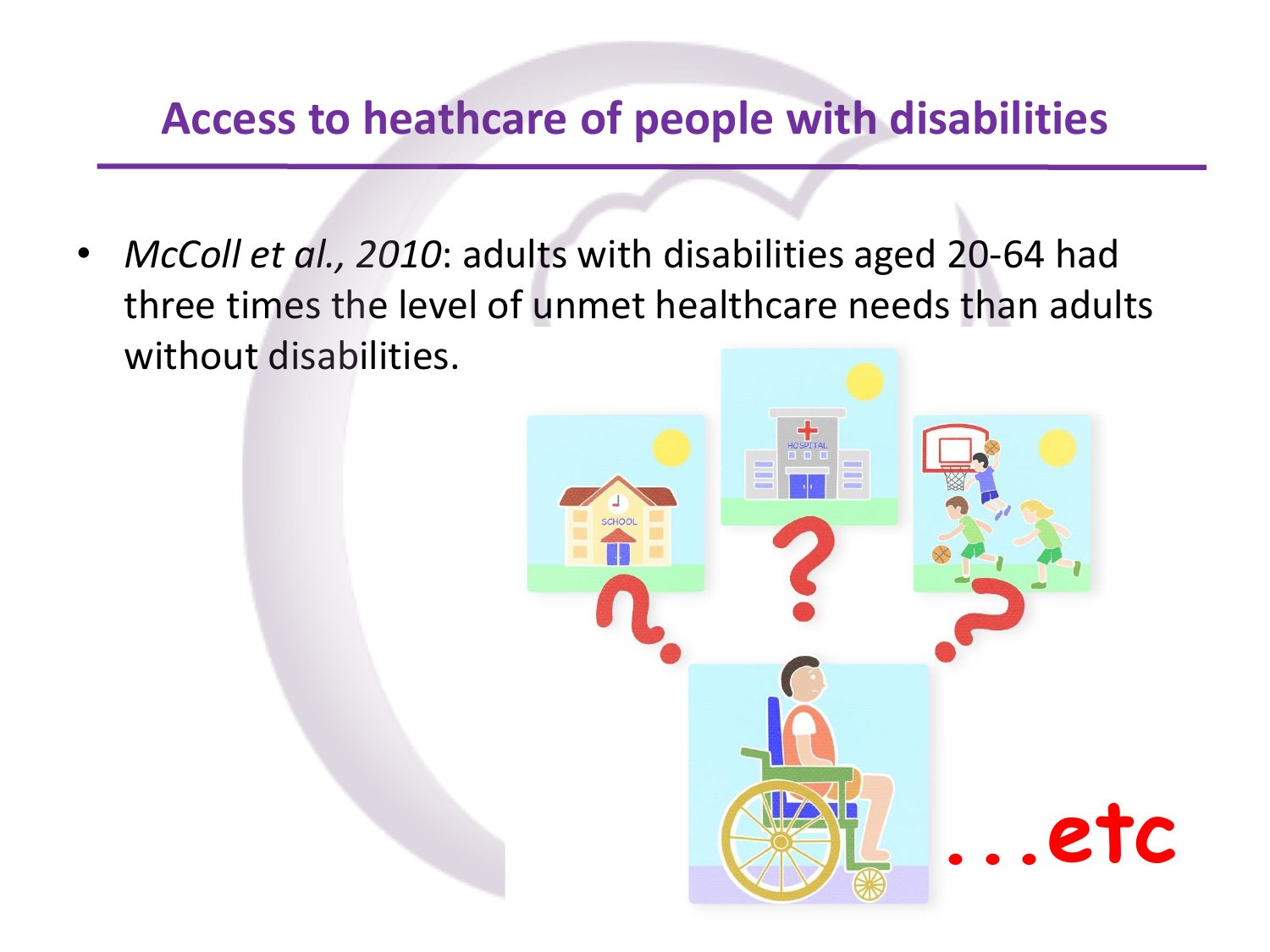#### **Access to dental care of children with disabilities**

- *Lewis et al., USA (2005)*:
	- dental care is the most prevalent unmet health care need for children with special health care needs (CSHCN): 78% of CSHCN were reported as needing dental care in the prior 12 months, which was second only to prescription medications in the frequency of need.
	- the perceived need for dental care for CSHCN exceeds needs for either preventive or specialty medical care: an estimated 755 581, or 10.4% of CSHCN who needed dental care, did not receive all they needed.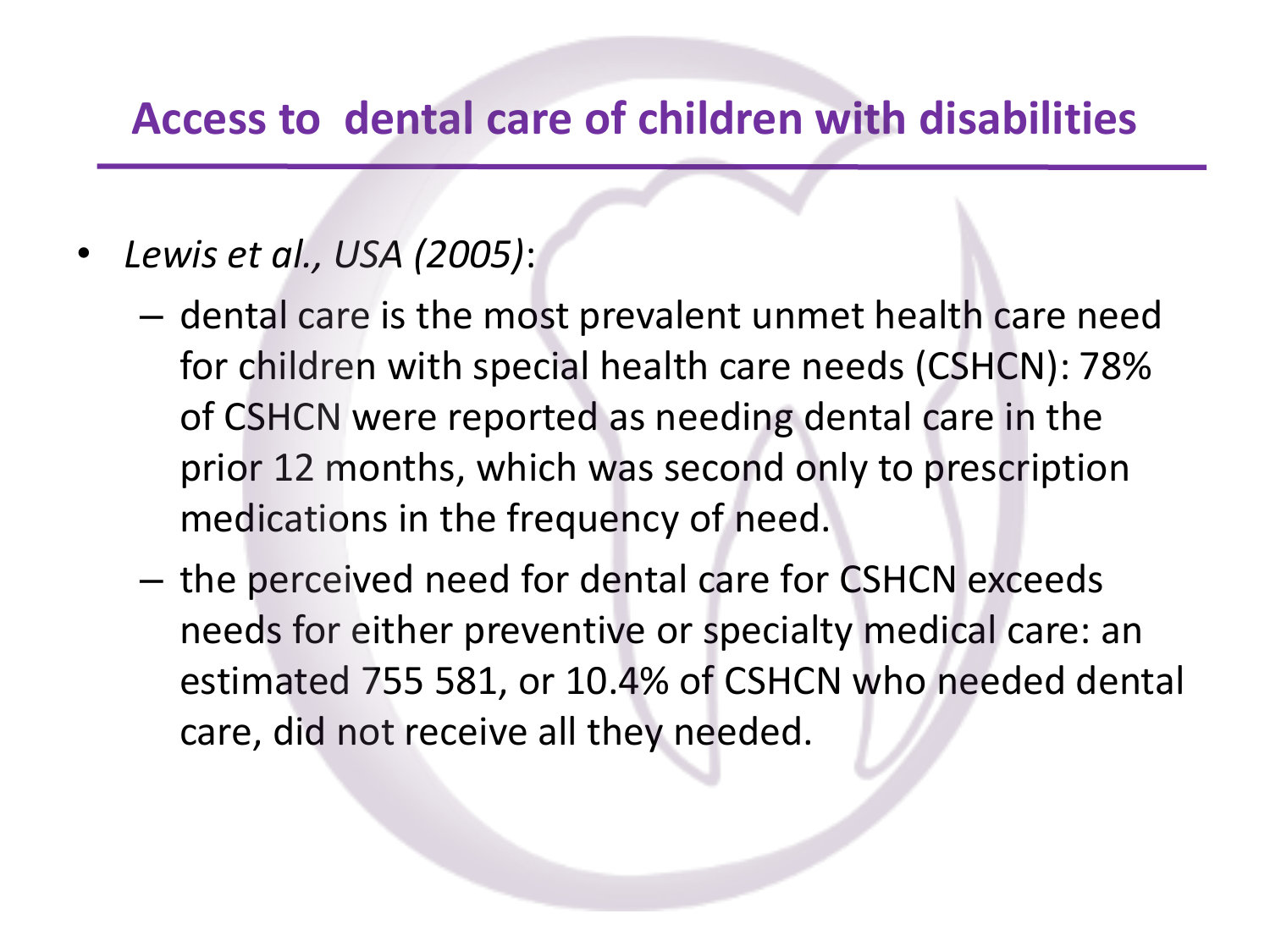### **Access to dental care of children with disabilities**

- *Lewis, USA (2009):* poor and low-income children with more severe conditions have more than 13 times the adjusted odds for unmet dental care needs as compared to high-income unaffected children.
- *Fulda et al., USA (2013):* 7.8% of CSHCN had unmet preventive dental care needs.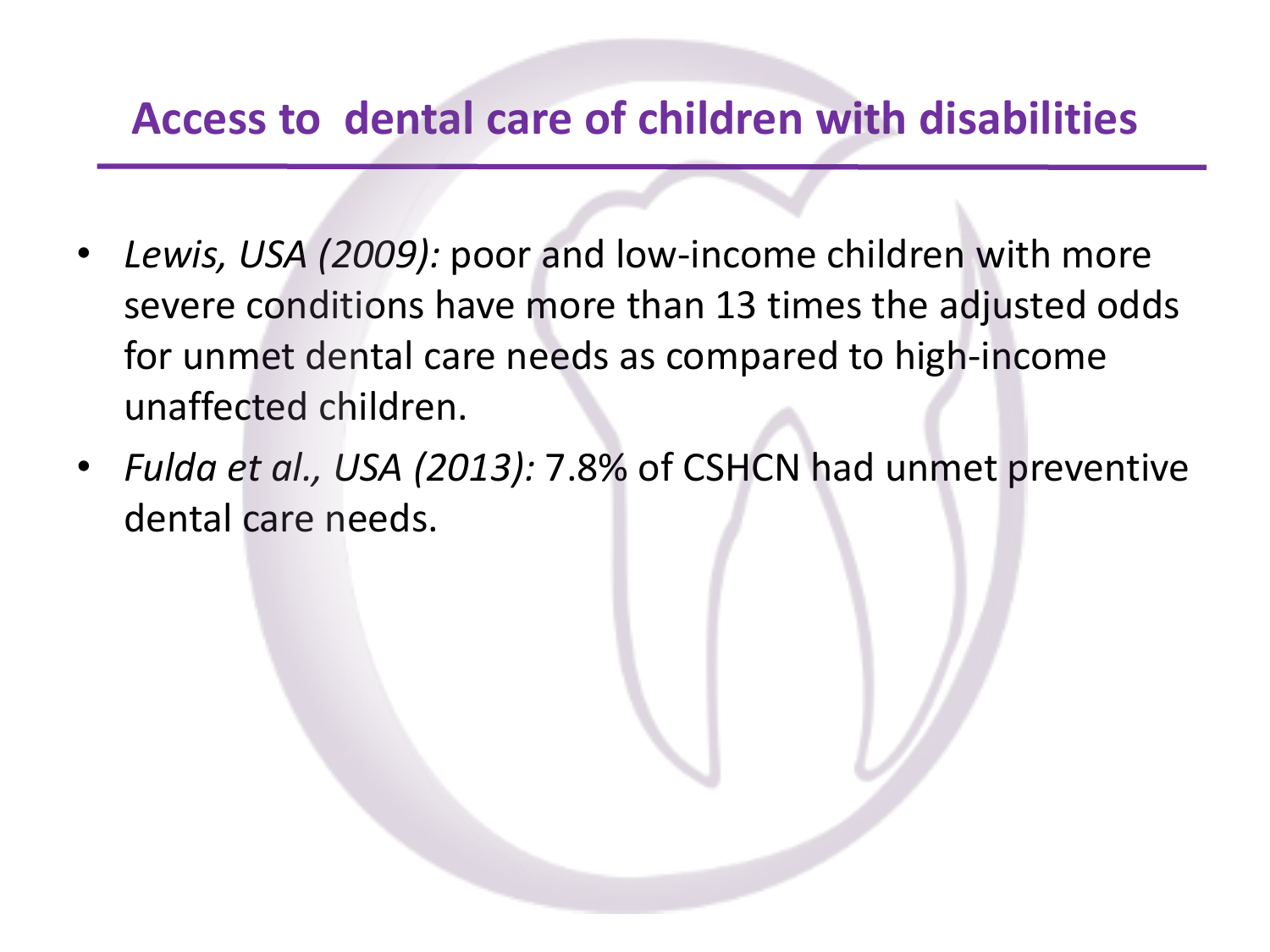### **References and further reading**

- WHO. World report on disability. 2011.[https://www.who.int/disabilities/world\\_report/2011/report.pdf](about:blank)
- European Foundation for the Improvement of Living and Working Conditions Illness, Disability and Social Inclusion Luxembourg: Office for Official Publications of the European Communities 2003. [http://www.eurofound.europa.eu/pubdocs/2003/35/en/1/ef0335en.pdf](about:blank)
- *National Authority for the Rights of Persons with Disabilities, Children and Adopts-Statistic Data*[http://anpd.gov.ro/web/wp-content/uploads/2020/04/BULETIN-STATISTIC-ANDPDCA\\_adulti-TRIM-IV-](about:blank)2019-24-04-20.pdf
- http://anpd.gov.ro/web/transparenta/statistici/trimestriale/
- Radio Romania International, 5 Feb 2020 [https://www.rri.ro/ro\\_ro/campanie\\_pentru\\_integrarea\\_copiilor\\_cu\\_dizabilitati-2611164](about:blank)
- The integration of disabled students in public and private primary and lower secondary schools [https://www.istat.it/it/files//2013/12/Disabled-students-SY2012-2013\\_EN.pdf](about:blank)
- Disabilita in cifre -http://dati.disabilitaincifre.it/dawinciMD.jsp?a1=u2M2H2H0&a2= -&n=\$\$\$1\$\$\$\$\$\$\$&o=&p=0&sp=null&l=1&exp=0
- [https://www.disabilitystatistics.org/StatusReports/2015-PDF/2015-StatusReport\\_US.pdf](about:blank)
- Statistics on disabilities in Norwayhttps://bufdir.no/en/English\_start\_page/Disabilities\_in\_Norway/Statistics\_on\_disabilities\_in\_Norway/# heading28563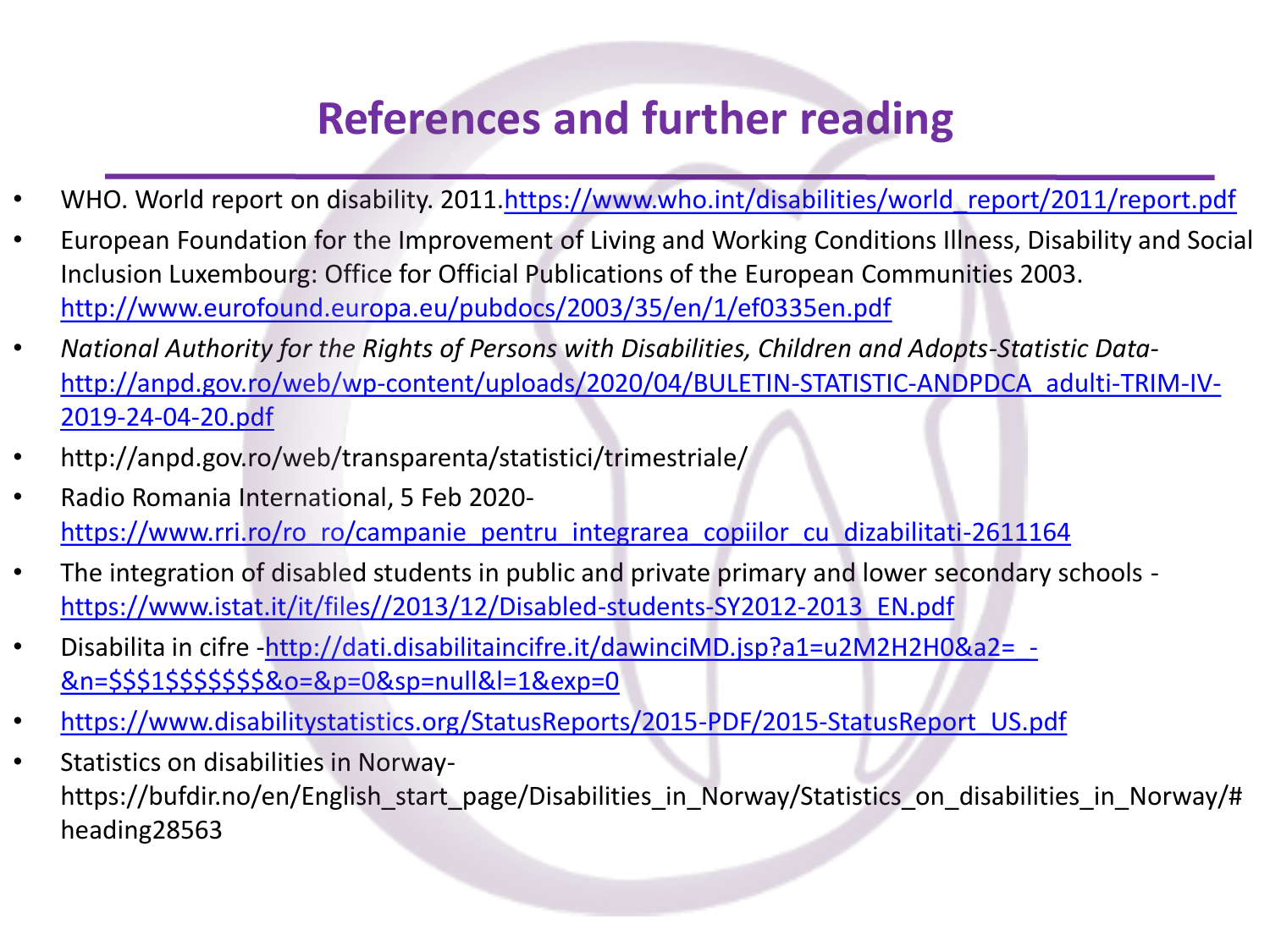### **References and further reading**

- Newacheck PW, McManus M, Fox HB, Hung YY, Halfon N. Access to health care for children with special health care needs. Pediatrics 2000;105(4 Pt 1):760-6.
- Nirmala SVSG, Saikrishna D, Nuvvala S Dental concerns of children with intellectual disability – A narative review. Dent Oral Craniofac Res 2018; 4(5): 1-4
- [Disability: Benefits, Facts and Resources for Persons with Disabilities-](about:blank) https://www.disabledworld.com/disability/
- U.S. Census Bureau. Disability Characteristics. 2010 American Community Survey 1-Year Estimates S1810.
- *The state of the world's children 2006: excluded and invisible*. New York, United Nations Children's Fund, 2005.
- Maulik PK, Darmstadt GL. Childhood disability in low- and middle-income countries: overview of screening, prevention, services, legislation, and epidemiology. *Pediatrics*, 2007,120:Suppl 1S1-S55. doi:10.1542/peds.2007-0043B
- Hartley S, Newton CRJC. Children with developmental disabilities in the majority of the world. In: Shevell M, ed. *Neurodevelopmental disabilities: clinical and scientific foundations*. London, Mac Keith Press, 2009.